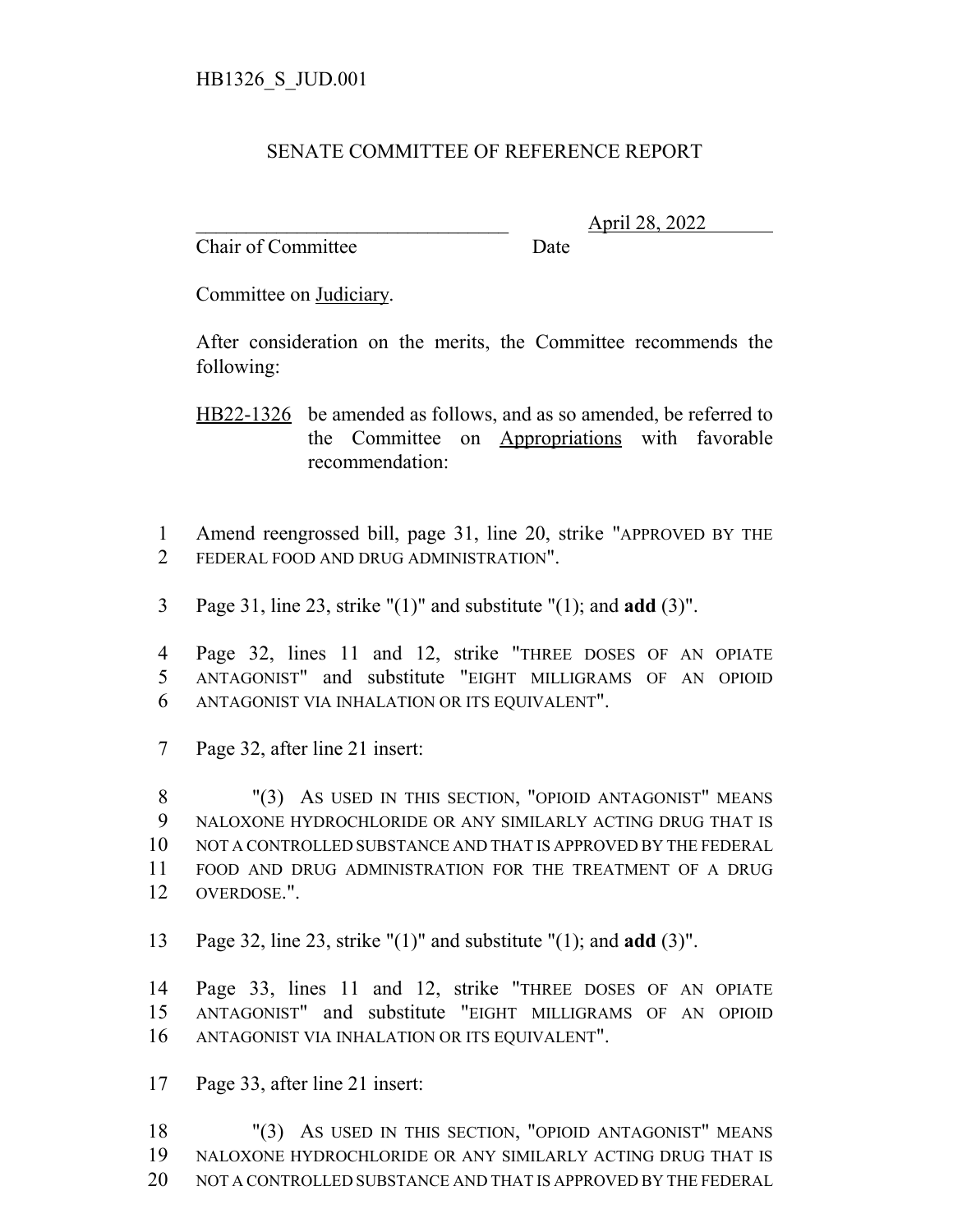FOOD AND DRUG ADMINISTRATION FOR THE TREATMENT OF A DRUG OVERDOSE.".

Page 34, strike lines 8 through 14 and substitute:

 "(b) (I) STARTING ON OR BEFORE JULY 1, 2023, A COMMUNITY CORRECTIONS PROGRAM ESTABLISHED PURSUANT TO THIS SECTION SHALL DEVELOP PROTOCOLS TO IDENTIFY WITHDRAWAL SYMPTOMS, DETERMINE WHETHER A MEDICAL REFERRAL IS NEEDED, AND ENSURE INDIVIDUALS HAVE ACCESS TO APPROPRIATE MEDICAL PROFESSIONALS AS NECESSARY. IN INSTANCES WHEN A MEDICALLY SUPERVISED DETOXIFICATION APPEARS NECESSARY, COMMUNITY CORRECTIONS PROGRAM STAFF SHALL ASSIST THE INDIVIDUAL WITH ACCESSING A LOCAL EMERGENCY PROVIDER OR MANAGED SERVICE ORGANIZATION FOR NECESSARY TREATMENT.

13 (II) STARTING ON OR BEFORE JULY 1, 2023, A COMMUNITY CORRECTIONS PROGRAM ESTABLISHED PURSUANT TO THIS SECTION SHALL PROVIDE MEDICATION-ASSISTED TREATMENT. IF A COMMUNITY CORRECTIONS PROGRAM DOES NOT PROVIDE MEDICATION-ASSISTED TREATMENT, COMMUNITY CORRECTIONS PROGRAM STAFF SHALL ASSIST THE INDIVIDUAL WITH ACCESSING A COMMUNITY-BASED MEDICATION- ASSISTED TREATMENT PROVIDER.A COMMUNITY CORRECTIONS PROGRAM THAT DOES NOT PROVIDE A MEDICATION-ASSISTED TREATMENT PURSUANT 21 TO THIS SUBSECTION (12), SHALL SUBMIT A REPORT BY JULY 1, 2023, TO THE DIVISION OF CRIMINAL JUSTICE IN THE DEPARTMENT OF PUBLIC SAFETY DESCRIBING THE BARRIERS TO OFFERING THE SERVICES AND WHAT RESOURCES ARE NECESSARY TO PROVIDE MEDICATION-ASSISTED TREATMENT.".

 Page 36, lines 4 and 5, strike "APPROVED BY THE FEDERAL FOOD AND DRUG ADMINISTRATION" and substitute "THAT IS".

 Page 36, line 11, after "means" insert "A PRESCRIPTION DRUG OUTLET, AS DEFINED BY SECTION 12-280-103 (43), OR".

- Page 38, lines 2 and 3, strike "APPROVED BY THE FEDERAL FOOD AND DRUG ADMINISTRATION".
- Page 40, strike lines 12 and 13 and substitute:

 "(VI) A BEHAVIORAL HEALTH ENTITY, AS DEFINED IN SECTION 25-27.6-102 (6); OR".

- Page 43, line 7, strike "and **add** (7)".
- Page 44, strike lines 1 through 7.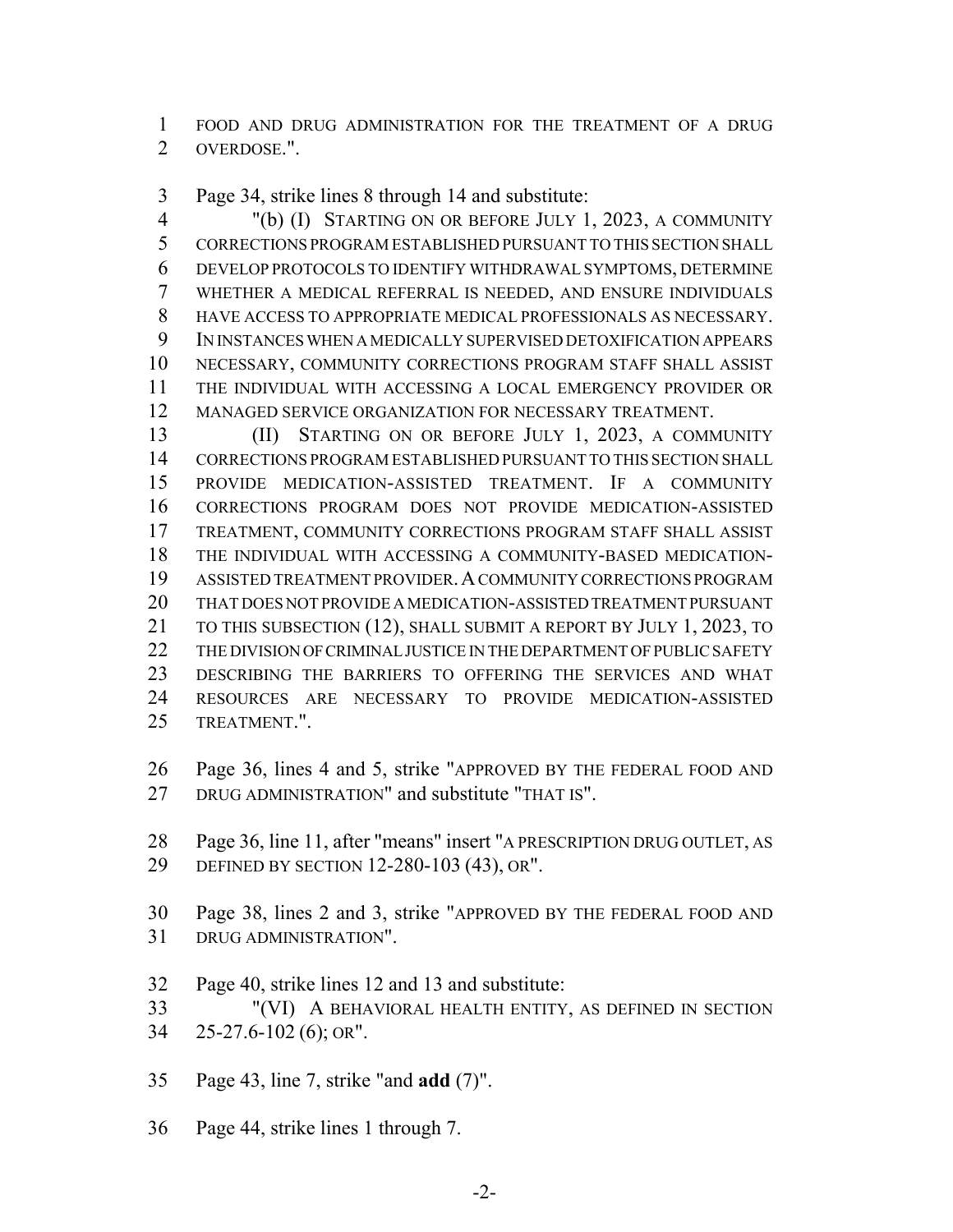- Page 44, line 9, strike "and **add** (7)".
- Page 45, strike lines 3 through 9.
- Page 49, line 14, strike "2024." and substitute "2024 OBTAINED FROM THE
- COLORADO JUDICIAL DEPARTMENT AND TREATMENT PROVIDERS SERVING
- THE PROBATION POPULATION.".
- Page 49, line 22, strike "18-18-403.5" and substitute "18-18-403.5 7  $(2.5)(a)$ ".
- Page 50, line 18, strike "INDIGENT;" and substitute "INDIGENT.".
- Page 50, after line 18, insert:

 "(3) AT A MINIMUM, THE INDEPENDENT ENTITY SHALL IDENTIFY AND REPORT FINDINGS BASED ON AVAILABLE DATA AND INFORMATION OBTAINED FROM THE OFFICE OF BEHAVIORAL HEALTH, THE DEPARTMENT OF PUBLIC HEALTH AND ENVIRONMENT, MANAGED SERVICE ORGANIZATIONS, AND OTHER APPLICABLE AGENCIES AND TREATMENT PROVIDERS, REGARDING:".

- Page 50, line 19, strike "(b)" and substitute "(a)".
- Reletter succeeding paragraphs accordingly.
- Page 51, line 22, strike "AND".

Page 51, strike line 26 and substitute:

"PROBATION, PAROLE, OR PRETRIAL RELEASE;

 (g) THE MANAGED SERVICE ORGANIZATIONS CONTRACTS DEVELOPED PURSUANT TO SECTION 27-80-107.8 TO PROVIDE SHORT-TERM RESIDENTIAL PLACEMENT FOR WITHDRAWAL MANAGEMENT, CRISIS STABILIZATION, OR MEDICATION-ASSISTED TREATMENT, INCLUDING THE NUMBER OF FACILITIES, THEIR LOCATION, SERVICES PROVIDED, AND THE NUMBER OF PERSONS SERVED; AND

27 (h) THE TRAINING AND COORDINATION EFFORTS DEVELOPED AND IMPLEMENTED BY THE MANAGED SERVICE ORGANIZATIONS WITH FIRST RESPONDERS AND REFERRING ENTITIES REGARDING THE AVAILABLE SERVICES TO BE UTILIZED IN LIEU OF ARREST AND TRANSPORT TO JAIL.

 (4) THE INDEPENDENT ENTITY SHALL REQUEST ALL NECESSARY DATA NECESSARY TO COMPLETE THE STUDY, AND EACH AGENCY OR ORGANIZATION SHALL ESTABLISH ANY DATA SHARING AGREEMENT NECESSARY, SUBJECT TO ALL FEDERAL AND STATE PRIVACY LAWS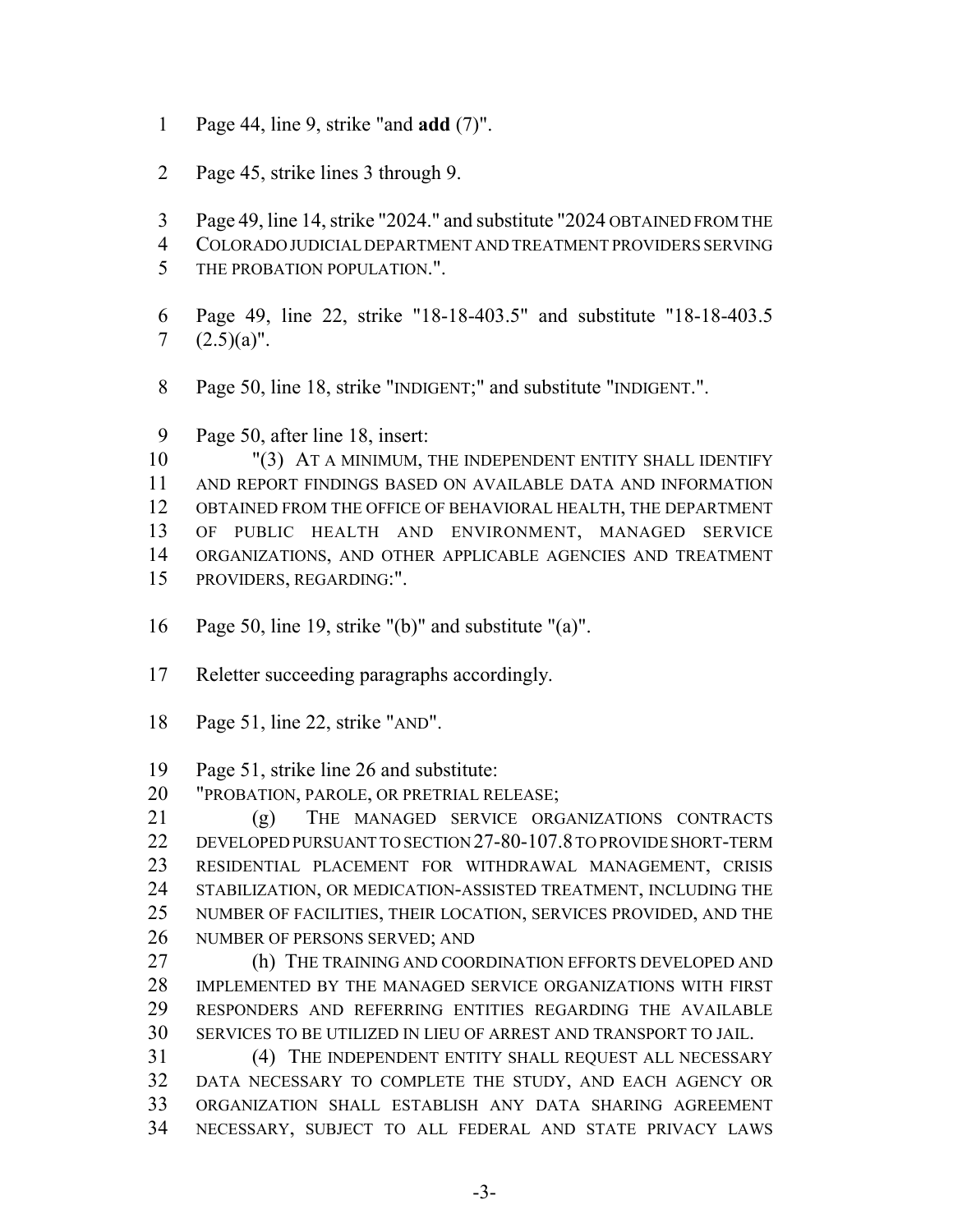- NECESSARY TO PROTECT PRIVACY, TO SUPPORT THE STUDY.".
- Renumber succeeding subsections accordingly.
- Page 52, line 24, strike "2024." and substitute "2024 OBTAINED FROM THE
- COLORADO JUDICIAL DEPARTMENT AND TREATMENT PROVIDERS SERVING
- THE PROBATION POPULATION.".
- Page 53, line 5, strike "18-18-403.5" and substitute "18-18-403.5 7  $(2.5)(a)$ ".
- Page 54, line 1, strike "INDIGENT;" and substitute "INDIGENT.".
- Page 54, after line 1, insert:

10 "(3) AT A MINIMUM, THE INDEPENDENT ENTITY SHALL IDENTIFY AND REPORT FINDINGS BASED ON AVAILABLE DATA AND INFORMATION OBTAINED FROM THE BEHAVIORAL HEALTH ADMINISTRATION, THE DEPARTMENT OF PUBLIC HEALTH AND ENVIRONMENT, MANAGED SERVICE ORGANIZATIONS, AND OTHER APPLICABLE AGENCIES AND TREATMENT PROVIDERS, REGARDING:".

- 
- Page 54, line 2, strike "(b)" and substitute "(a)".
- Reletter succeeding paragraphs accordingly.
- Page 55, line 5, strike "AND".
- Page 55, strike line 9 and substitute:
- "PROBATION, PAROLE, OR PRETRIAL RELEASE;

 (g) THE MANAGED SERVICE ORGANIZATION CONTRACTS DEVELOPED PURSUANT TO SECTION 27-80-107.8 TO PROVIDE SHORT-TERM RESIDENTIAL PLACEMENT FOR WITHDRAWAL MANAGEMENT, CRISIS STABILIZATION, OR MEDICATION-ASSISTED TREATMENT, INCLUDING THE NUMBER OF FACILITIES, THEIR LOCATION, SERVICES PROVIDED, AND THE NUMBER OF PERSONS SERVED; AND

 (h) THE TRAINING AND COORDINATION EFFORTS DEVELOPED AND IMPLEMENTED BETWEENMANAGED SERVICE ORGANIZATIONS, FIRST RESPONDERS, AND REFERRING ENTITIES REGARDING THE AVAILABLE SERVICES TO BE UTILIZED IN LIEU OF ARREST AND TRANSPORT TO JAIL.

 (4) THE INDEPENDENT ENTITY SHALL REQUEST ALL NECESSARY DATA NECESSARY TO COMPLETE THE STUDY, AND EACH AGENCY OR ORGANIZATION SHALL ESTABLISH ANY DATA-SHARING AGREEMENT NECESSARY, SUBJECT TO ALL FEDERAL AND STATE PRIVACY LAWS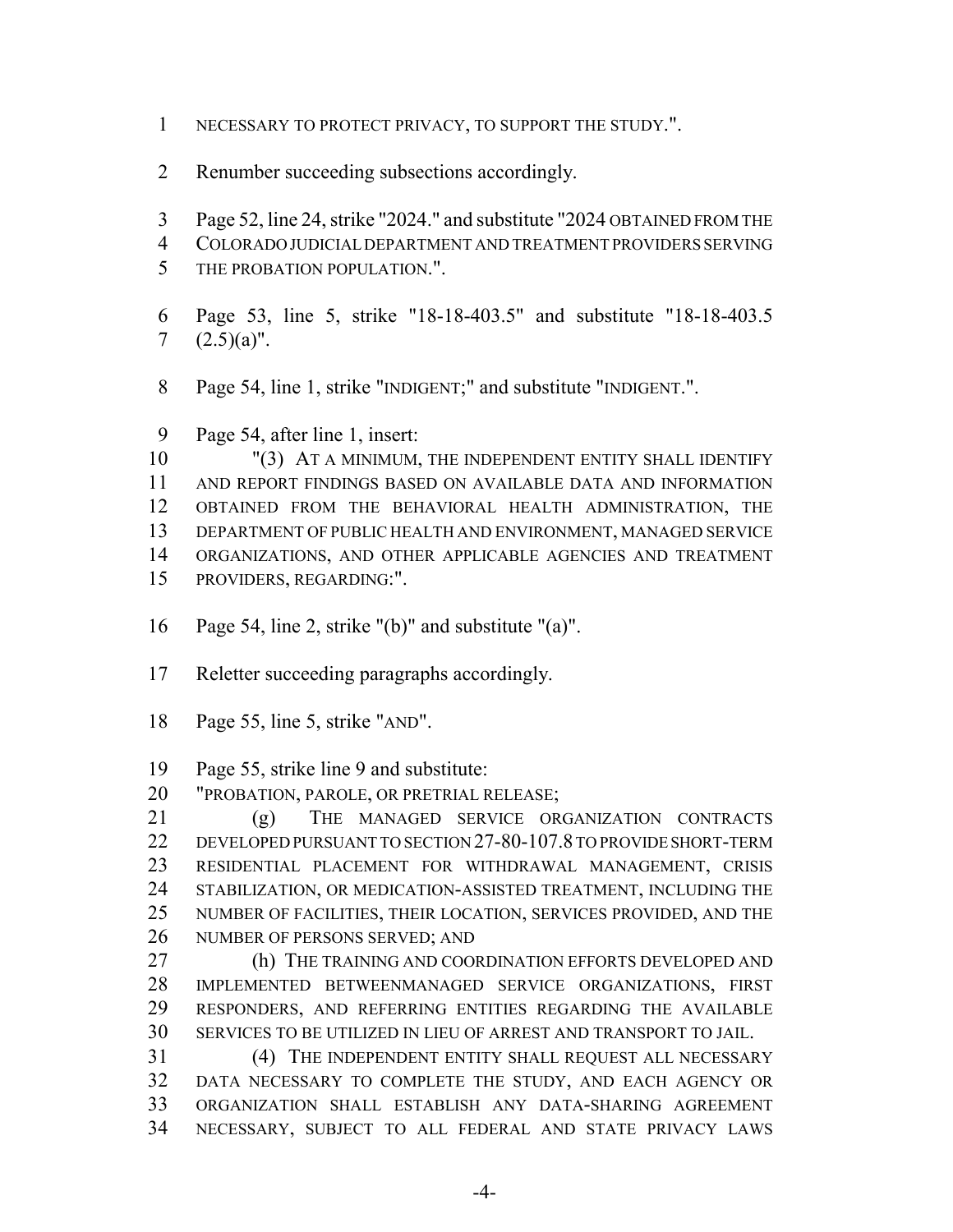- NECESSARY TO PROTECT PRIVACY, TO SUPPORT THE STUDY.".
- Renumber succeeding subsections accordingly.
- Page 58, strike lines 1 through 21 and substitute:

 "**24-33.5-525. Synthetic opioid poisoning investigation and distribution interdiction grant program - creation - duties - rules - reports - appropriation - definition - repeal.** (1) THERE IS CREATED IN THE DIVISION THE SYNTHETIC OPIOID POISONING INVESTIGATION AND DISTRIBUTION INTERDICTION GRANT PROGRAM, REFERRED TO IN THIS SECTION AS THE "GRANT PROGRAM", TO PROVIDE GRANTS TO LAW ENFORCEMENT AGENCIES FOR THE PURPOSE OF INVESTIGATING DEATHS CAUSED BY SYNTHETIC OPIOID POISONING AND DISRUPTING SYNTHETIC OPIOID SUPPLIES.

 (2) A LAW ENFORCEMENT AGENCY MAY APPLY FOR A GRANT FOR 14 THE FOLLOWING PURPOSES ONLY:

 (a) INVESTIGATING DEATHS AND SERIOUS INJURIES CAUSED BY 16 ILLEGAL SYNTHETIC OPIOID POISONING;

 (b) INVESTIGATING, ENFORCING, AND PROSECUTING SYNTHETIC OPIOID IMPORTATION AND HIGH-LEVEL DISTRIBUTION NETWORKS, INCLUDING MULTIJURISDICTIONAL AND MULTISTATE INVESTIGATIONS AND ENFORCEMENT OPERATIONS, TO REDUCE THE SUPPLY OF ILLEGAL SYNTHETIC OPIOIDS AND PRECURSOR CHEMICALS IN COLORADO;

22 (c) TECHNOLOGY, EQUIPMENT, AND TRAINING TO ENHANCE INTELLIGENCE, INFORMATION-SHARING CAPABILITIES, AND INTERAGENCY COLLABORATION AMONG FEDERAL, STATE, AND LOCAL LAW ENFORCEMENT PARTNERS REGARDING SYNTHETIC OPIOID IMPORTATION AND HIGH-LEVEL DISTRIBUTION NETWORKS; AND

27 (d) ANALYZING EMERGENT TRENDS IN MARKETS, INCLUDING THE USE OF THE POSTAL SERVICE, PRIVATE COURIER, COMMERCIAL CARGO, AND THE INTERNET, FOR THE IMPORT AND DISTRIBUTION OF ILLEGAL SYNTHETIC OPIOIDS THROUGH A SYSTEMATIC AND STANDARDIZED APPROACH, INCLUDING THE USE OF NOVEL, HIGH-FREQUENCY, AND REAL-TIME SYSTEMS TO ENHANCE MARKET SURVEILLANCE.".

Page 59, strike lines 1 through 11 and substitute:

 "(4) THE DIVISION MAY PROMULGATE SUCH RULES AS MAY BE NECESSARY TO IMPLEMENT THE GRANT PROGRAM, INCLUDING RULES CONCERNING REQUIRED PERFORMANCE METRICS, DATA COLLECTION, AND OTHER RELEVANT INFORMATION THAT GRANTEES ARE REQUIRED TO REPORT PURSUANT TO SUBSECTION (5) OF THIS SECTION.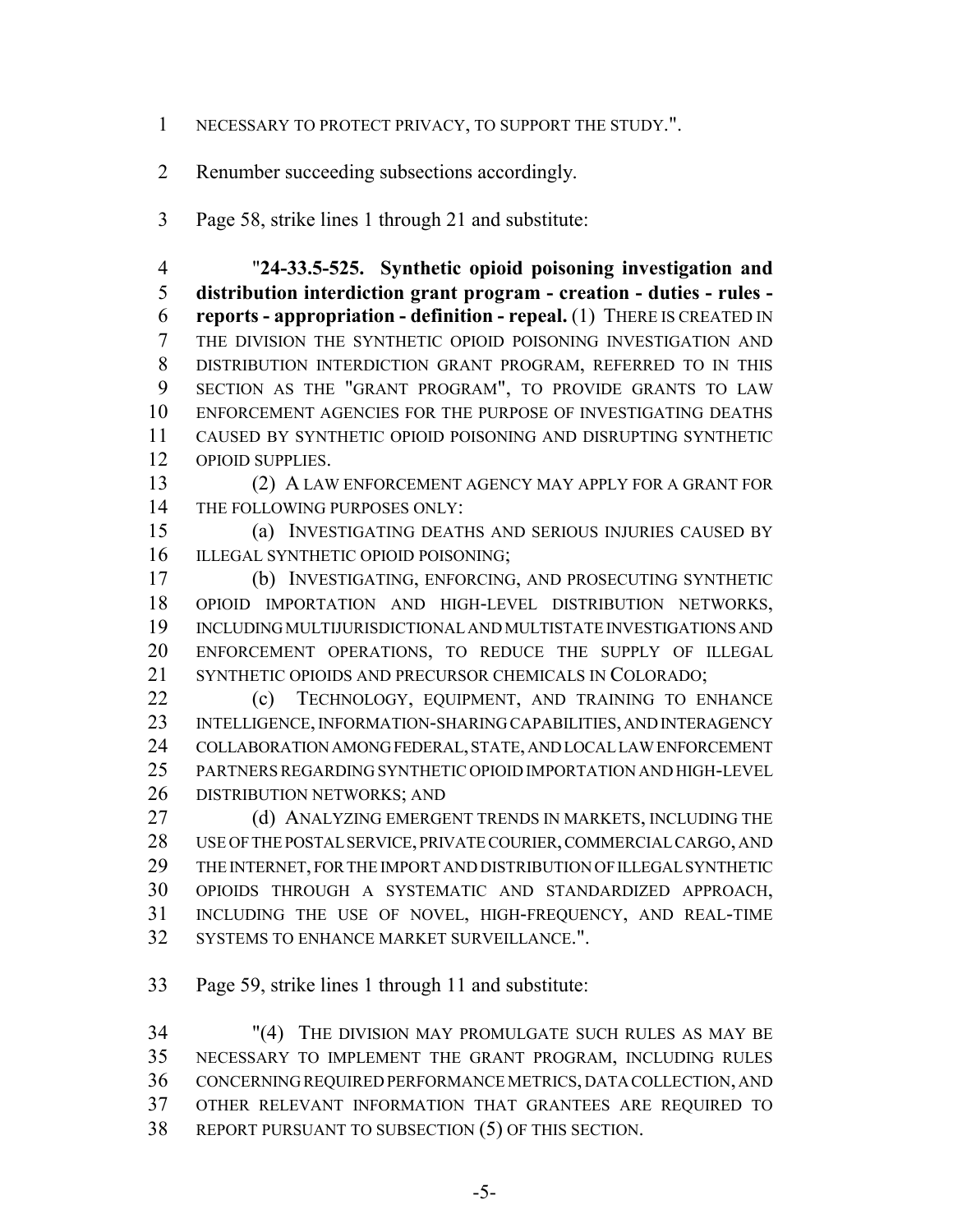(5) (a) ON OR BEFORE AUGUST 1, 2023, AND ON OR BEFORE AUGUST 1 EACH YEAR THEREAFTER, EACH GRANT RECIPIENT THAT RECEIVED A GRANT THROUGH THE GRANT PROGRAM IN THE PRECEDING STATE FISCAL YEAR SHALL SUBMIT A NARRATIVE AND FINANCIAL REPORT OF GRANT EXPENSES TO THE DIVISION IN A FORMAT REQUIRED BY THE DIVISION. AT A MINIMUM, THE REPORT MUST INCLUDE A DESCRIPTION OF THE USES OF THE GRANT MONEY, INCLUDING METRICS, DATA, AND OTHER RELEVANT INFORMATION REQUIRED BY THE DIVISION, DURING THE APPLICABLE GRANT TERM. THE DIVISION MAY PROMULGATE RULES REGARDING REPORTING REQUIREMENTS, INCLUDING ADDITIONAL 11 INFORMATION TO BE INCLUDED IN THE REPORT.".

Page 59, after line 18 insert:

13 "(6) THE DIVISION SHALL CONSULT THE P.O.S.T. BOARD DIRECTOR, OR THE DIRECTOR'S DESIGNEE, AND THE DEPUTY ATTORNEY GENERAL OF THE DIVISION OF CRIMINAL JUSTICE WITHIN THE DEPARTMENT OF LAW, 16 CREATED IN SECTION 24-31-102 (2), CONCERNING THE IMPLEMENTATION OF THIS SECTION, INCLUDING RECOMMENDATIONS FOR POTENTIAL GRANT RECIPIENTS AND EXPENDITURES.".

- Renumber succeeding subsections accordingly.
- Page 60, after line 5 insert:

 "**SECTION 39.** In Colorado Revised Statutes, **add** 24-31-115 as follows:

 **24-31-115. Online fentanyl trafficking - study - report - appropriation - repeal.** (1) THE ATTORNEY GENERAL SHALL STUDY THE USE OF THE INTERNET, INCLUDING RETAIL, PAYMENT, AND SOCIAL MEDIA PLATFORMS, FOR THE PURPOSE OF TRAFFICKING FENTANYL, FENTANYL ANALOGS OR COMPOUNDS THEREOF, SYNTHETIC OPIOIDS, AND 28 COUNTERFEIT PRESCRIPTION DRUGS.

29 (2) THE STUDY MUST, AT A MINIMUM:

 (a) EXAMINE THE PREVALENCE OF THE AVAILABILITY AND ACCESSIBILITY FOR FENTANYL, FENTANYL ANALOGS OR COMPOUNDS THEREOF, SYNTHETIC OPIOIDS, AND COUNTERFEIT PRESCRIPTION DRUGS THROUGH THE INTERNET;

 (b) IDENTIFY WEBSITE POLICIES AND PRACTICES INTENDED TO PREVENT THE USE OF THE WEBSITE FOR TRAFFICKING FENTANYL, FENTANYL ANALOGS OR COMPOUNDS THEREOF, SYNTHETIC OPIOIDS, AND COUNTERFEIT PRESCRIPTION DRUGS;

 (c) IDENTIFY LAWS IMPLEMENTED BY OTHER STATES OR THE FEDERAL GOVERNMENT INTENDED TO PREVENT THE USE OF THE INTERNET FOR TRAFFICKING FENTANYL, FENTANYL ANALOGS OR COMPOUNDS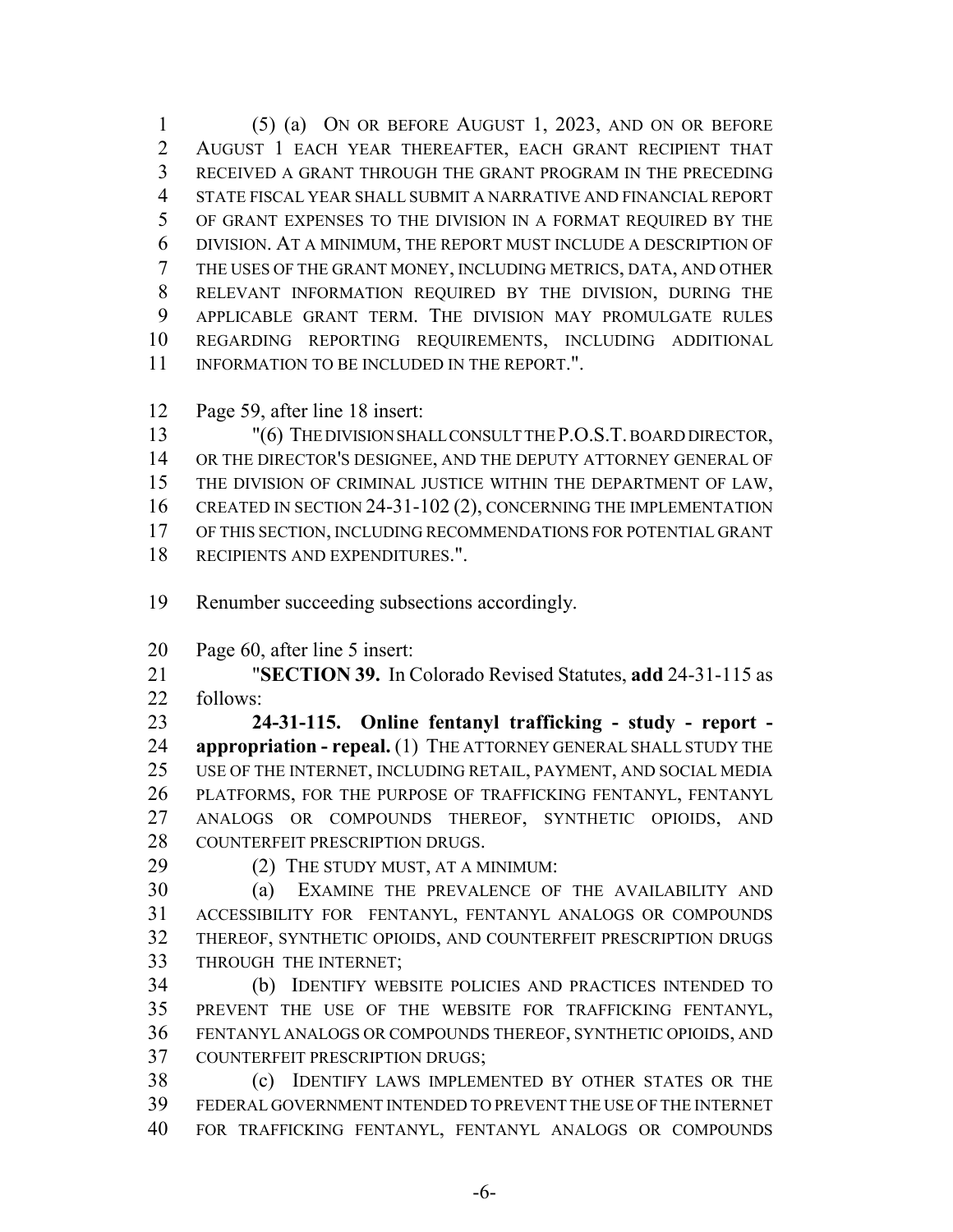THEREOF, SYNTHETIC OPIOIDS, AND COUNTERFEIT PRESCRIPTION DRUGS; AND

 (d) EXAMINE ANY OTHER RELEVANT DATA, INFORMATION, OR RESOURCES, AS DEEMED NECESSARY BY THE DEPARTMENT OF LAW, CONCERNING THE USE OF THE INTERNET FOR TRAFFICKING FENTANYL, FENTANYL ANALOGS OR COMPOUNDS THEREOF, SYNTHETIC OPIOIDS, AND COUNTERFEIT PRESCRIPTION DRUGS.

 (3) BY MARCH 1,2023, THE ATTORNEY GENERAL SHALL COMPLETE AND PUBLISH A REPORT OF ITS FINDINGS PURSUANT TO SUBSECTION (2) OF THIS SECTION.THE REPORT MUST ALSO INCLUDE RECOMMENDATIONS FOR POTENTIAL STATE LEGISLATION:

 (a) TO PREVENT THE USE OF THE INTERNET FOR TRAFFICKING, DISTRIBUTING, OR SUPPLYING FENTANYL, FENTANYL ANALOGS OR COMPOUNDS THEREOF, SYNTHETIC OPIOIDS, AND COUNTERFEIT PRESCRIPTION DRUGS;

 (b) CONCERNING CRIMINAL AND CIVIL LIABILITY FOR THE USE OF THE INTERNET FOR TRAFFICKING, DISTRIBUTING, OR SUPPLYING FENTANYL, FENTANYL ANALOGS OR COMPOUNDS THEREOF, SYNTHETIC OPIOIDS, AND COUNTERFEIT PRESCRIPTION DRUGS;

 (c) REGARDING CONSUMER REPORTING MECHANISMS FOR REPORTING TO LAW ENFORCEMENT OR THE ONLINE PLATFORM THE USE OF A WEBSITE OR ONLINE ACCOUNT FOR TRAFFICKING FENTANYL, FENTANYL ANALOGS OR COMPOUNDS THEREOF, SYNTHETIC OPIOIDS, AND COUNTERFEIT PRESCRIPTION DRUGS; AND

25 (d) REGARDING ANY OTHER PUBLIC POLICY CHANGES NECESSARY TO REDUCE OR ELIMINATE THE USE THE INTERNET FOR TRAFFICKING, DISTRIBUTING, OR SUPPLYING FENTANYL, FENTANYL ANALOGS OR COMPOUNDS THEREOF, SYNTHETIC OPIOIDS, AND COUNTERFEIT PRESCRIPTION DRUGS.

 (4) THE ATTORNEY GENERAL SHALL INVITE THE UNITED STATES ATTORNEY FOR THE DISTRICT OF COLORADO TO COLLABORATE, CONSULT, OR PROVIDE ANY AVAILABLE ASSISTANCE IN THE PERFORMANCE OF THE ATTORNEY GENERAL'S DUTIES PURSUANT TO THIS SECTION.

 (5) BY MARCH 1, 2023, THE ATTORNEY GENERAL SHALL SUBMIT THE COMPLETED REPORT PURSUANT TO SUBSECTION (3) OF THIS SECTIONTO THE HOUSE OF REPRESENTATIVES AND SENATE JUDICIARY COMMITTEES, OR ANY SUCCESSOR COMMITTEES.

 (6) FOR THE 2022-23 STATE FISCAL YEAR, THE GENERAL ASSEMBLY SHALL APPROPRIATE AT LEAST ONE HUNDRED FIFTY THOUSAND DOLLARS TO THE DEPARTMENT OF LAW FOR THE PURPOSES OF THIS SECTION.

(7) THIS SECTION IS REPEALED, EFFECTIVE JULY 1, 2023.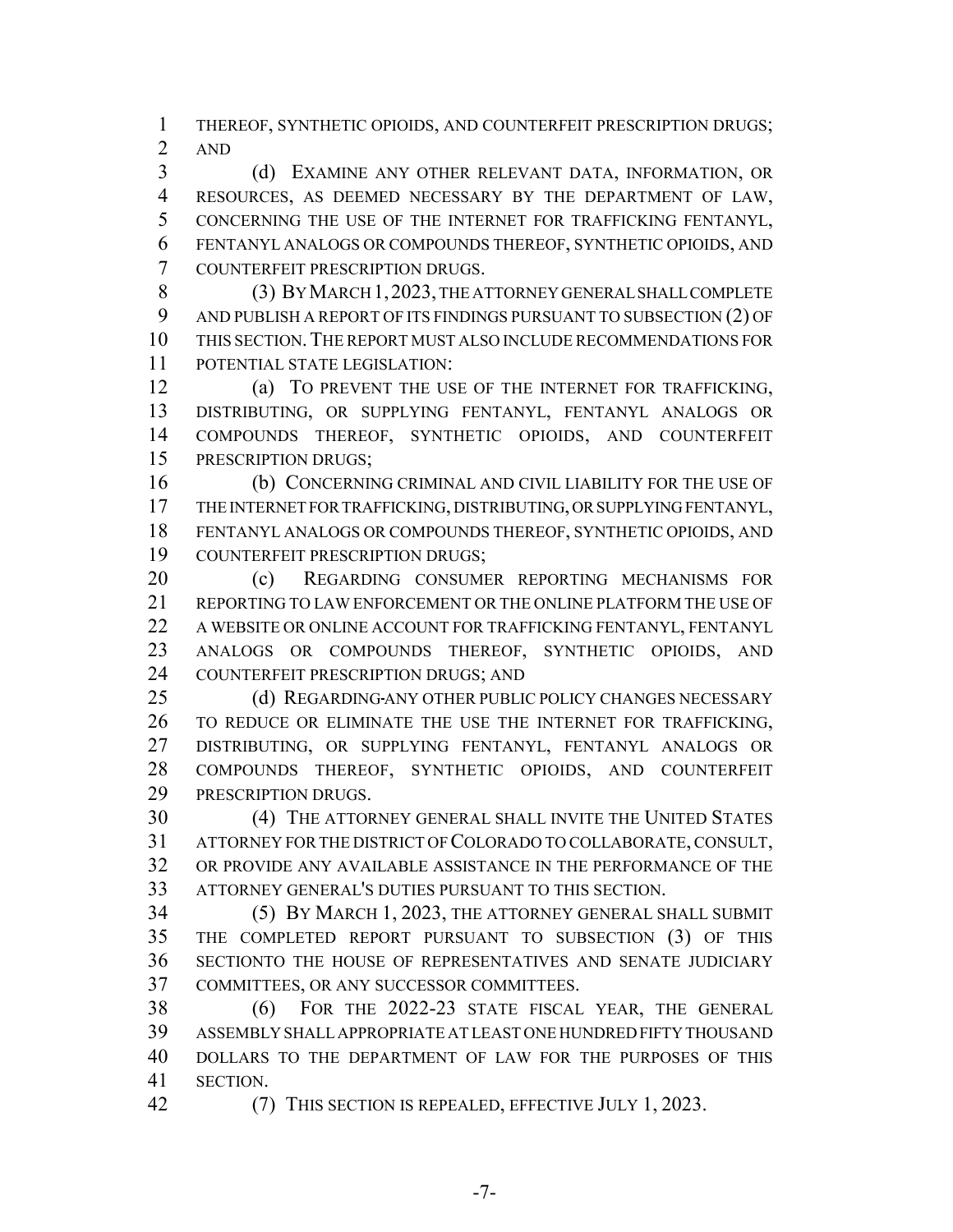**SECTION 40.** In Colorado Revised Statutes, 18-18-204, **amend** 2 (2)(b) introductory portion and  $(2)(b)(V)$  as follows:

 **18-18-204. Schedule II.** (2) Unless specifically excepted by Colorado or federal law or Colorado or federal regulation or more specifically included in another schedule, the following controlled substances are listed in schedule II:

 (b) Any of the following synthetic opiates OPIOIDS, including any isomers, esters, ethers, salts, and salts of isomers, esters, and ethers of them that are theoretically possible within the specific chemical designation:

11 (V) Carfentanal CARFENTANIL;

 **SECTION 41.** In Colorado Revised Statutes, **add** 27-60-114 as follows:

 **27-60-114. Study of health effects of felonizing fentanyl possession - repeal.** (1) NO LATER THAN NOVEMBER 1, 2022, THE OFFICE SHALL CONTRACT WITH AN INDEPENDENT NONPROFIT OR EDUCATIONAL ENTITY THAT HAS EXPERTISE IN CLINICAL EPIDEMIOLOGY, BIOSTATISTICS, SUBSTANCE USE AND ADDICTION, DATA COLLECTION AND ANALYSIS, AND, IF POSSIBLE, THE INTERSECTION BETWEEN THE CRIMINAL JUSTICE SYSTEM AND SUBSTANCE USE, TO CONDUCT AN INDEPENDENT STUDY OF THE HEALTH EFFECTS OF CRIMINAL PENALTIES PURSUANT TO CHANGES TO SECTION 18-18-403.5 (2.5) IN HOUSE BILL 22-1326, ENACTED IN 2022.AT A MINIMUM, THE STUDY MUST ADDRESS THE FOLLOWING:

 (a) WHETHER THE PENALTIES PURSUANT TO SECTION 18-18-403.5  $(2.5)$ :

 (I) DECREASED FENTANYL-RELATED OVERDOSES, BOTH FATAL AND NONFATAL, AMONG INDIVIDUALS CHARGED WITH A FELONY COMPARED TO INDIVIDUALS CHARGED WITH MISDEMEANOR PURSUANT TO SECTION 18-18-403.5 (2.5), AND COMPARED TO INDIVIDUALS WITH OPIOID MISUSE OR USE DISORDER NOT CHARGED WITH CRIMINAL POSSESSION OF OPIOIDS; OR

 (II) INCREASED INITIATION AND RETENTION OF EVIDENCE-BASED, EFFECTIVE TREATMENT FOR INDIVIDUALS CHARGED WITH AN OPIOID USE DISORDER AMONG INDIVIDUALS CHARGED WITH A FELONY COMPARED TO INDIVIDUALS CHARGED WITH MISDEMEANOR PURSUANT TO SECTION 18-18-403.5 (2.5), AND COMPARED TO INDIVIDUALS WITH OPIOID MISUSE OR USE DISORDER WHO WERE NOT CHARGED WITH CRIMINAL POSSESSION OF OPIOIDS;

 (b) DIFFERENTIAL HEALTH OUTCOMES FOR INDIVIDUALS BASED ON THE INDIVIDUAL'S RACE, GENDER, ETHNICITY, AGE, ECONOMIC STATUS, PREGNANCY OR POSTPARTUM STATUS, OR HOUSING STATUS, FOR INDIVIDUALS CHARGED WITH A FELONY PURSUANT TO SECTION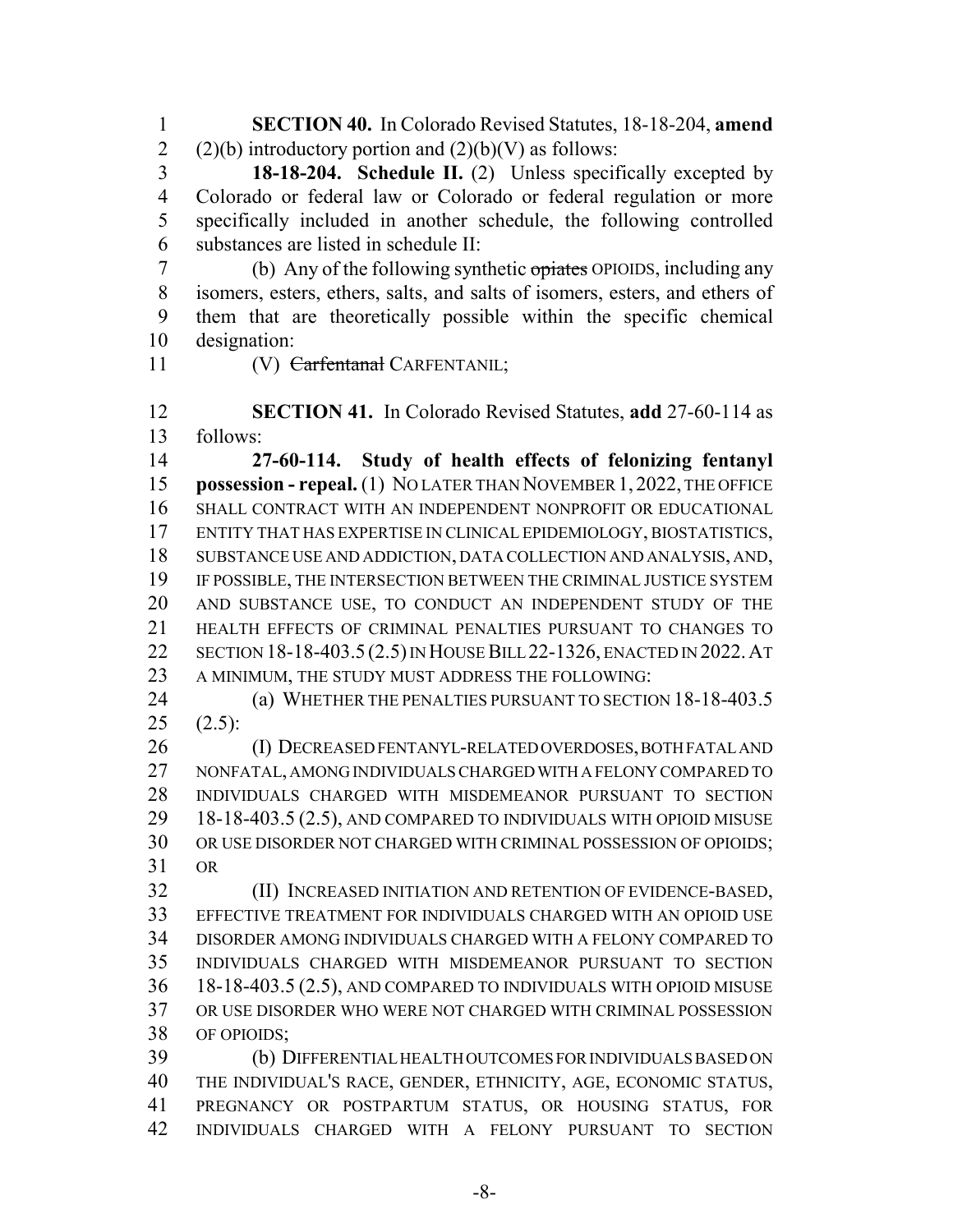18-18-403.5 (2.5), COMPARED TO INDIVIDUALS CHARGED WITH A 2 MISDEMEANOR PURSUANT TO SECTION 18-18-403.5(2.5), AND COMPARED TO INDIVIDUALS WITH OPIOID MISUSE OR USE DISORDERS WHO WERE NOT CHARGED PURSUANT TO SECTION 18-18-403.5 (2.5). DIFFERENTIAL HEALTH OUTCOMES TO CONSIDER INCLUDE, BUT ARE NOT LIMITED TO, FATAL AND NONFATAL OVERDOSES AND INITIATION AND RETENTION ON MEDICATIONS FOR OPIOID USE DISORDER.

 (c) WHETHER EFFECTIVE, EVIDENCE-BASED TREATMENT FOR OPIOID USE DISORDER IN THE GENERAL POPULATION DIMINISHED IN QUALITY OR QUANTITY AS A RESULT OF INDIVIDUALS ORDERED BY THE COURT INTO TREATMENT BASED ON CHARGES BROUGHT PURSUANT TO SECTION 18-18-403.5 (2.5); AND

 (d) WHETHER PENALTIES PURSUANT TO SECTION 18-18-403.5(2.5) IMPACT THE LIKELIHOOD OF INDIVIDUALS ADDICTED TO FENTANYL TO SEEK OR RECEIVE TREATMENT, PROVIDE HELP TO ANOTHER PERSON IN THE CASE OF AN OVERDOSE, OR UTILIZE NALOXONE, NON-LABORATORY SYNTHETIC OPIOID DETECTION TESTS, AND OTHER HARM REDUCTION RESOURCES.

 (2) (a) THE OFFICE SHALL MAKE REASONABLE EFFORTS TO PROVIDE NECESSARY DATA REQUESTED BY THE INDEPENDENT ENTITY TO COMPLETE 21 THE STUDY REQUIRED PURSUANT TO SUBSECTION (1) OF THIS SECTION. THE OFFICE SHALL ESTABLISH A DATA-SHARING AGREEMENT WITH, AT A MINIMUM, THE DEPARTMENT OF PUBLIC HEALTH AND ENVIRONMENT, THE DEPARTMENT OF HEALTH CARE POLICY AND FINANCING, THE JUDICIAL DEPARTMENT, THE DEPARTMENT OF CORRECTIONS, THE DEPARTMENT OF REGULATORY AGENCIES, AND, IF FEASIBLE, COUNTY SHERIFFS AND COUNTY CORONERS, TO PROVIDE DATA TO THE INDEPENDENT ENTITY INCLUDING, BUT NOT LIMITED TO:

 (I) ALL REASONABLY AVAILABLE CRIMINAL JUSTICE DATA REQUESTED BY THE INDEPENDENT ENTITY;

 (II) OPIOID OVERDOSE DEATH RECORDS, INCLUDING TOXICOLOGY REPORTS, IF AVAILABLE;

 (III) PRESCRIPTION DATA FOR MEDICATION FOR OPIOID USE DISORDER, INCLUDING FOR INDIVIDUALS IN JAIL OR PRISON CHARGED PURSUANT TO SECTION 18-18-403.5 (2.5);

 (IV) ENCOUNTERS WITH EMERGENCY MEDICAL SERVICES PROVIDERS, LAW ENFORCEMENT AGENCIES, OR HEALTH-CARE FACILITIES FOR FATAL AND NONFATAL FENTANYL OR OTHER OPIOID-RELATED OVERDOSE; AND

 (V) AVAILABLE INFORMATION REGARDING THE HISTORY OF OVERDOSE, INCARCERATION, AND SUBSTANCE USE TREATMENT FOR INDIVIDUALS CHARGED PURSUANT TO SECTION 18-18-403.5 (2.5), INCLUDING WHETHER THE INDIVIDUAL HAS SOUGHT AND BEEN DENIED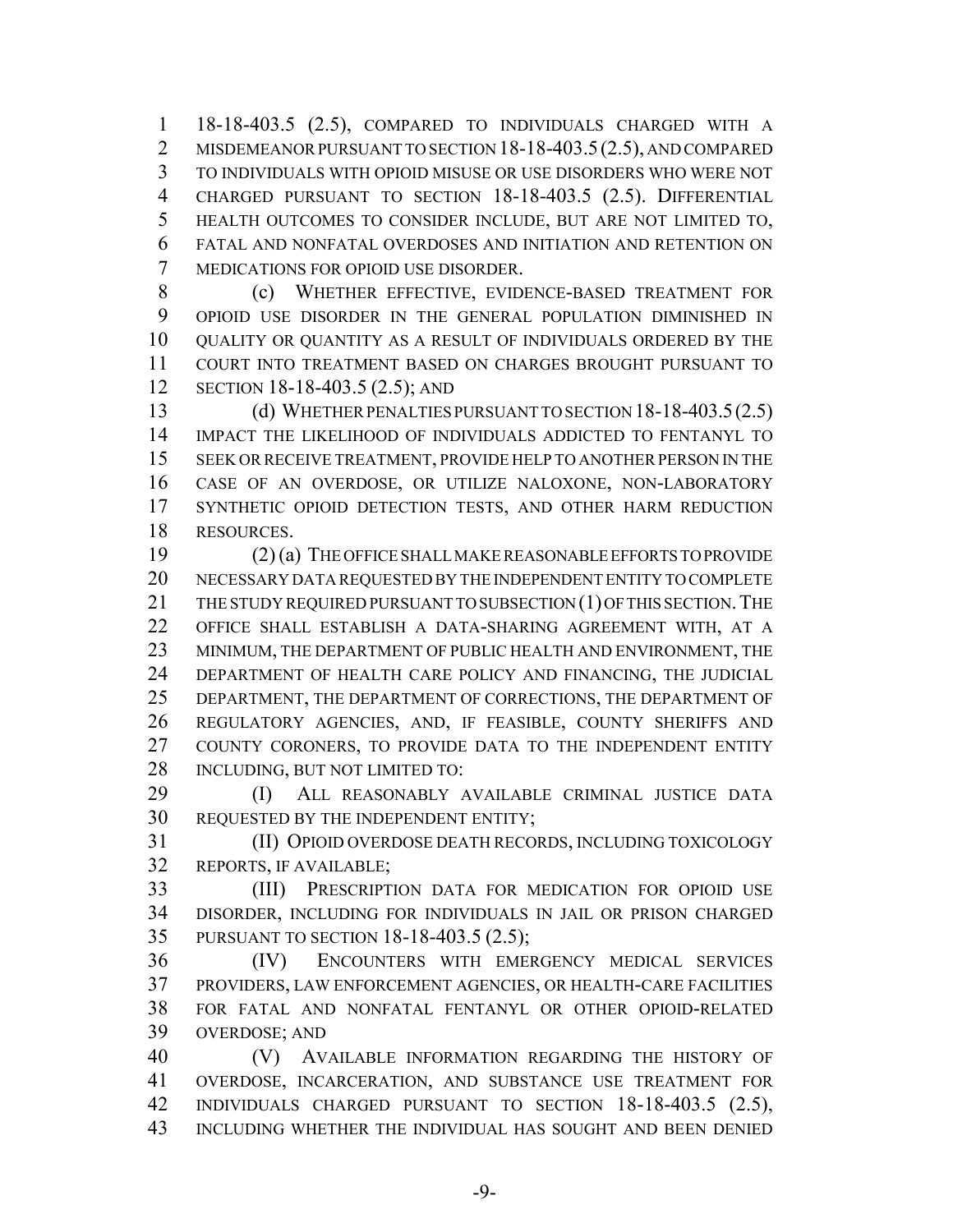ON-DEMAND TREATMENT.

 (b) THE INDEPENDENT ENTITY MAY PERFORM A QUALITATIVE ASSESSMENT BY, AT A MINIMUM, CONDUCTING FOCUS GROUPS OR INTERVIEWS WITH A REPRESENTATIVE SAMPLE OF INDIVIDUALS WHO USE DRUGS AND SUBSTANCE USE DISORDER CARE PROVIDERS AND HARM REDUCTION PROVIDERS ACROSS THE STATE AND CONTINUUM.

 (c) NO LATER THAN DECEMBER 31, 2024, THE INDEPENDENT ENTITY SHALL SUBMIT A COMPREHENSIVE REPORT OF THE ENTITY'S FINDINGS TO THE OFFICE.

10 (d) NO LATER THAN JANUARY 31, 2025, THE OFFICE SHALL PUBLISH THE REPORT ON THE OFFICE'S WEBSITE AND SUBMIT THE REPORT TO THE HOUSE OF REPRESENTATIVES JUDICIARY COMMITTEE, THE HOUSE OF REPRESENTATIVES PUBLIC AND BEHAVIORAL HEALTH AND HUMAN SERVICES COMMITTEE, THE SENATE HEALTH AND HUMAN SERVICES COMMITTEE, AND THE SENATE JUDICIARY COMMITTEE, OR THEIR SUCCESSOR COMMITTEES.

 (3) THE COSTS ASSOCIATED WITH PERFORMING THE STUDY PURSUANT TO THIS SECTION MUST BE PAID FROM THE CORRECTIONAL 19 TREATMENT CASH FUND CREATED IN SECTION 18-19-103 (4).

20 (4) THIS SECTION IS REPEALED, EFFECTIVE JULY 1, 2025.

 **SECTION 42.** In Colorado Revised Statutes, 18-19-103, **amend** (5)(c)(VI) and (5)(c)(VII); and **add** (5)(c)(VIII) as follows:

 **18-19-103. Source of revenues - allocation of money - repeal.** (5) (c) The board may direct that money in the correctional treatment cash fund may be used for the following purposes:

26 (VI) Recovery support services, including offender reentry; and

 (VII) Administrative support to the correctional treatment board including, but not limited to, facilitating and coordinating data collection, conducting data analysis, developing contracts, preparing reports, scheduling and staffing board and subcommittee meetings, and engaging in budget planning and analysis; AND

 (VIII) (A) THE STUDY OF HEALTH EFFECTS OF FELONIZING FENTANYL POSSESSION PURSUANT TO SECTION 27-60-114.

34 (B) THIS SUBSECTION  $(5)(c)(VIII)$  IS REPEALED, EFFECTIVE JULY 1, 2025.

 **SECTION 43.** In Colorado Revised Statutes, **add** 27-50-802, **as part 8 of article 50 of title 27 as added by House Bill 22-1278**, as follows:

 **27-50-802. Study of health effects of felonizing fentanyl possession - repeal.** (1) NO LATER THAN NOVEMBER 1, 2022, THE BHA SHALL CONTRACT WITH AN INDEPENDENT NONPROFIT OR EDUCATIONAL ENTITY THAT HAS EXPERTISE IN CLINICAL EPIDEMIOLOGY, BIOSTATISTICS, SUBSTANCE USE AND ADDICTION, DATA COLLECTION AND ANALYSIS, AND,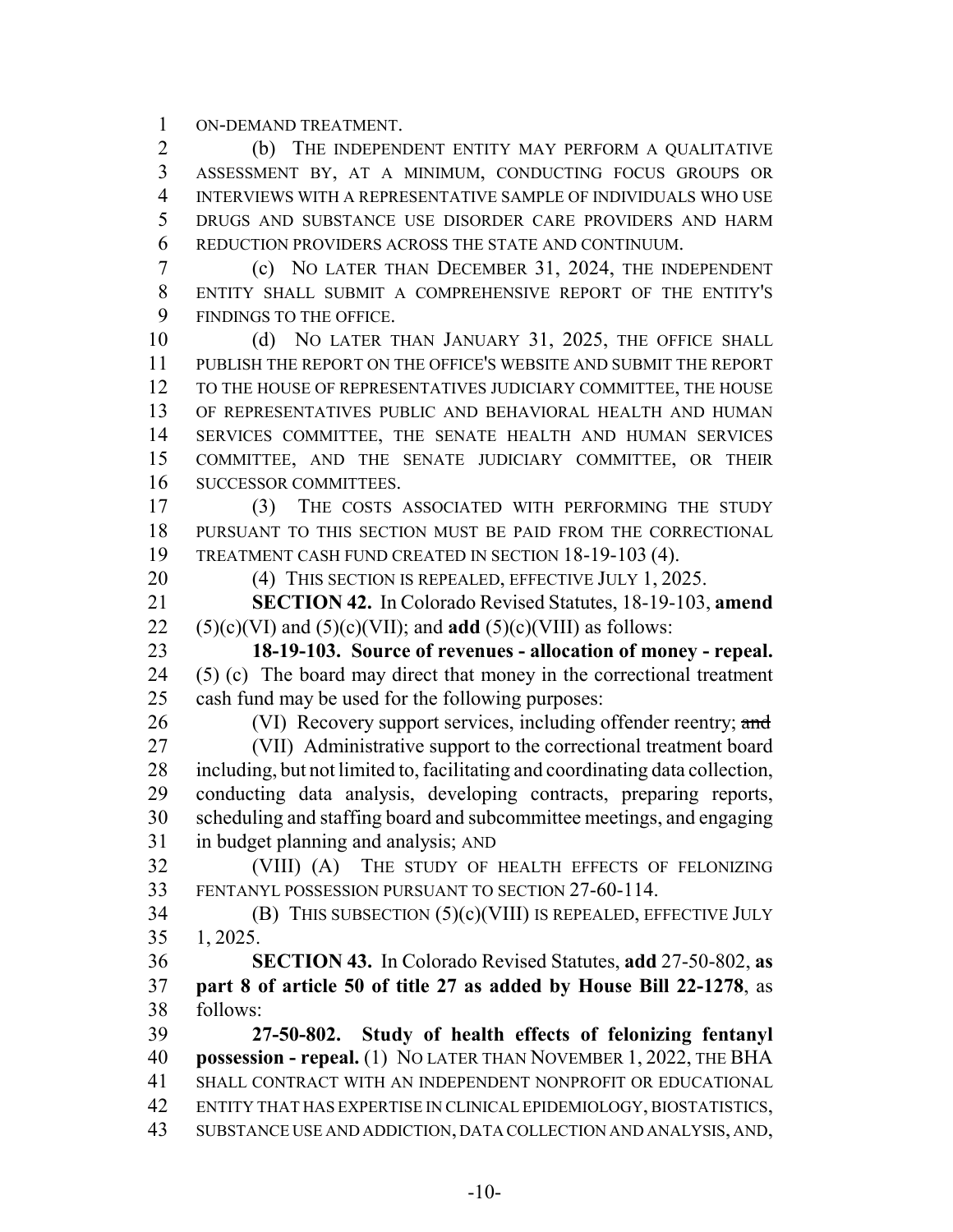IF POSSIBLE, THE INTERSECTION BETWEEN THE CRIMINAL JUSTICE SYSTEM AND SUBSTANCE USE, TO CONDUCT AN INDEPENDENT STUDY OF THE HEALTH EFFECTS OF CRIMINAL PENALTIES PURSUANT TO CHANGES TO SECTION 18-18-403.5 (2.5) IN HOUSE BILL 22-1326, ENACTED IN 2022.AT A MINIMUM, THE STUDY MUST ADDRESS THE FOLLOWING:

 (a) WHETHER THE PENALTIES PURSUANT TO SECTION 18-18-403.5 (2.5):

 (I) DECREASED FENTANYL-RELATED OVERDOSES, BOTH FATAL AND NONFATAL, AMONG INDIVIDUALS CHARGED WITH A FELONY COMPARED TO INDIVIDUALS CHARGED WITH MISDEMEANOR PURSUANT TO SECTION 18-18-403.5 (2.5), AND COMPARED TO INDIVIDUALS WITH OPIOID MISUSE OR USE DISORDER NOT CHARGED WITH CRIMINAL POSSESSION OF OPIOIDS; OR

 (II) INCREASED INITIATION AND RETENTION OF EVIDENCE-BASED, EFFECTIVE TREATMENT FOR INDIVIDUALS CHARGED WITH AN OPIOID USE DISORDER AMONG INDIVIDUALS CHARGED WITH A FELONY COMPARED TO INDIVIDUALS CHARGED WITH MISDEMEANOR PURSUANT TO SECTION 18-18-403.5 (2.5), AND COMPARED TO INDIVIDUALS WITH OPIOID MISUSE OR USE DISORDER WHO WERE NOT CHARGED WITH CRIMINAL POSSESSION 20 OF OPIOIDS;

 (b) DIFFERENTIAL HEALTH OUTCOMES FOR INDIVIDUALS BASED ON THE INDIVIDUAL'S RACE, GENDER, ETHNICITY, AGE, ECONOMIC STATUS, PREGNANCY OR POSTPARTUM STATUS, OR HOUSING STATUS, FOR INDIVIDUALS CHARGED WITH A FELONY PURSUANT TO SECTION 18-18-403.5 (2.5), COMPARED TO INDIVIDUALS CHARGED WITH A MISDEMEANOR PURSUANT TO SECTION 18-18-403.5(2.5), AND COMPARED TO INDIVIDUALS WITH OPIOID MISUSE OR USE DISORDERS WHO WERE NOT CHARGED PURSUANT TO SECTION 18-18-403.5 (2.5). DIFFERENTIAL HEALTH OUTCOMES TO CONSIDER INCLUDE, BUT ARE NOT LIMITED TO, FATAL AND NONFATAL OVERDOSES AND INITIATION AND RETENTION ON MEDICATIONS FOR OPIOID USE DISORDER.

 (c) WHETHER EFFECTIVE, EVIDENCE-BASED TREATMENT FOR OPIOID USE DISORDER IN THE GENERAL POPULATION DIMINISHED IN QUALITY OR QUANTITY AS A RESULT OF INDIVIDUALS ORDERED BY THE COURT INTO TREATMENT BASED ON CHARGES BROUGHT PURSUANT TO SECTION 18-18-403.5 (2.5); AND

 (d) WHETHER PENALTIES PURSUANT TO SECTION 18-18-403.5(2.5) IMPACT THE LIKELIHOOD OF INDIVIDUALS ADDICTED TO FENTANYL TO SEEK OR RECEIVE TREATMENT, PROVIDE HELP TO ANOTHER PERSON IN THE CASE OF AN OVERDOSE, OR UTILIZE NALOXONE, NON-LABORATORY SYNTHETIC OPIOID DETECTION TESTS, AND OTHER HARM REDUCTION RESOURCES.

(2) (a) THE BHA SHALL MAKE REASONABLE EFFORTS TO PROVIDE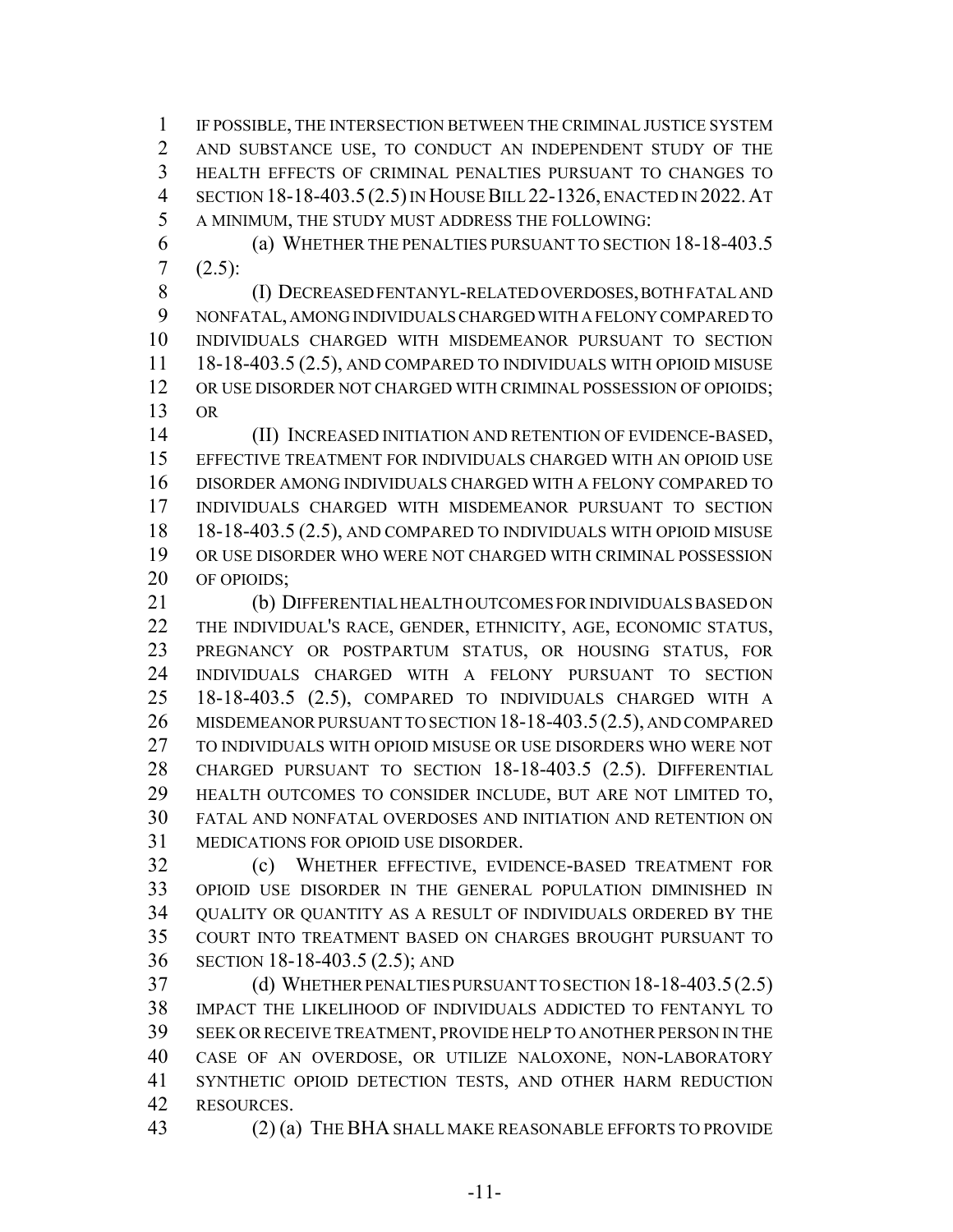NECESSARY DATA REQUESTED BY THE INDEPENDENT ENTITY TO COMPLETE 2 THE STUDY REQUIRED PURSUANT TO SUBSECTION (1) OF THIS SECTION. THE BHA SHALL ESTABLISH A DATA-SHARING AGREEMENT WITH, AT A MINIMUM, THE DEPARTMENT OF PUBLIC HEALTH AND ENVIRONMENT, THE DEPARTMENT OF HEALTH CARE POLICY AND FINANCING, THE JUDICIAL DEPARTMENT, THE DEPARTMENT OF CORRECTIONS, THE DEPARTMENT OF REGULATORY AGENCIES, AND, IF FEASIBLE, COUNTY SHERIFFS AND COUNTY CORONERS, TO PROVIDE DATA TO THE INDEPENDENT ENTITY 9 INCLUDING, BUT NOT LIMITED TO:

 (I) ALL REASONABLY AVAILABLE CRIMINAL JUSTICE DATA REQUESTED BY THE INDEPENDENT ENTITY;

 (II) OPIOID OVERDOSE DEATH RECORDS, INCLUDING TOXICOLOGY REPORTS, IF AVAILABLE;

 (III) PRESCRIPTION DATA FOR MEDICATION FOR OPIOID USE DISORDER, INCLUDING FOR INDIVIDUALS IN JAIL OR PRISON CHARGED PURSUANT TO SECTION 18-18-403.5 (2.5);

 (IV) ENCOUNTERS WITH EMERGENCY MEDICAL SERVICES PROVIDERS, LAW ENFORCEMENT AGENCIES, OR HEALTH-CARE FACILITIES FOR FATAL AND NONFATAL FENTANYL OR OTHER OPIOID-RELATED OVERDOSE; AND

 (V) AVAILABLE INFORMATION REGARDING THE HISTORY OF OVERDOSE, INCARCERATION, AND SUBSTANCE USE TREATMENT FOR INDIVIDUALS CHARGED PURSUANT TO SECTION 18-18-403.5 (2.5), INCLUDING WHETHER THE INDIVIDUAL HAS SOUGHT AND BEEN DENIED ON-DEMAND TREATMENT.

26 (b) THE INDEPENDENT ENTITY MAY PERFORM A QUALITATIVE ASSESSMENT BY, AT A MINIMUM, CONDUCTING FOCUS GROUPS OR INTERVIEWS WITH A REPRESENTATIVE SAMPLE OF INDIVIDUALS WHO USE DRUGS AND SUBSTANCE USE DISORDER CARE PROVIDERS AND HARM REDUCTION PROVIDERS ACROSS THE STATE AND CONTINUUM.

 (c) NO LATER THAN DECEMBER 31, 2024, THE INDEPENDENT ENTITY SHALL SUBMIT A COMPREHENSIVE REPORT OF THE ENTITY'S FINDINGS TO THE BHA.

 (d) NO LATER THAN JANUARY 31, 2025, THE BHA SHALL PUBLISH THE REPORT ON THE BHA'S WEBSITE AND SUBMIT THE REPORT TO THE HOUSE OF REPRESENTATIVES JUDICIARY COMMITTEE, THE HOUSE OF REPRESENTATIVES PUBLIC AND BEHAVIORAL HEALTH AND HUMAN SERVICES COMMITTEE, THE SENATE HEALTH AND HUMAN SERVICES COMMITTEE, AND THE SENATE JUDICIARY COMMITTEE, OR THEIR SUCCESSOR COMMITTEES, AS PART OF ITS "STATE MEASUREMENT FOR ACCOUNTABLE, RESPONSIVE, AND TRANSPARENT (SMART) GOVERNMENT ACT" PRESENTATION REQUIRED PURSUANT TO SECTION 2-7-203.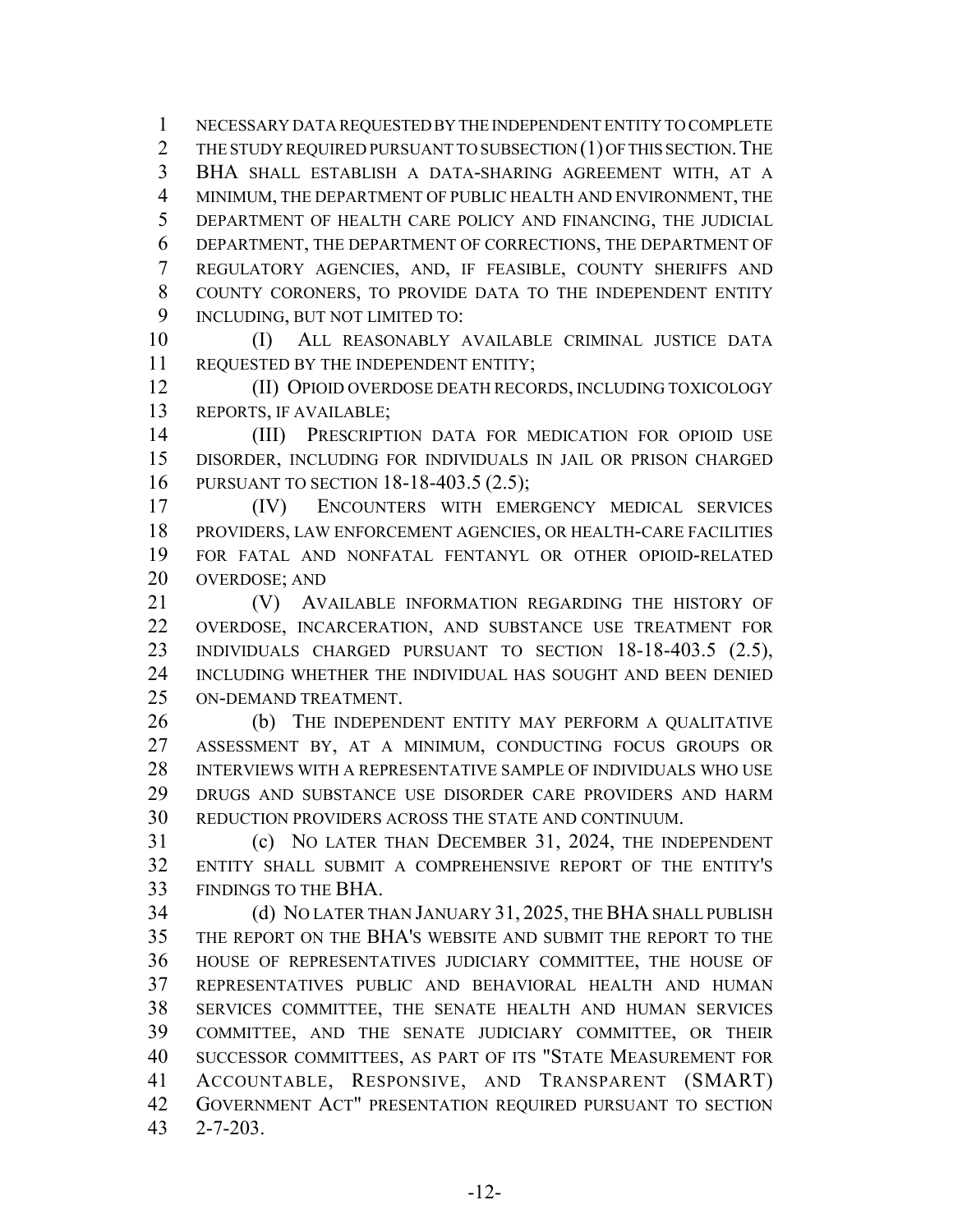(3) THE COSTS ASSOCIATED WITH PERFORMING THE STUDY PURSUANT TO THIS SECTION MUST BE PAID FROM THE CORRECTIONAL TREATMENT CASH FUND CREATED IN SECTION 18-19-103 (4).

(4) THIS SECTION IS REPEALED, EFFECTIVE JULY 1, 2025.

 **SECTION 44.** In Colorado Revised Statutes, 18-19-103, **amend** 6 (5)(c)(VI) and (5)(c)(VII); and **add** (5)(c)(VIII) as follows:

 **18-19-103. Source of revenues - allocation of money - repeal.** (5) (c) The board may direct that money in the correctional treatment cash fund may be used for the following purposes:

10 (VI) Recovery support services, including offender reentry; and (VII) Administrative support to the correctional treatment board including, but not limited to, facilitating and coordinating data collection, conducting data analysis, developing contracts, preparing reports, scheduling and staffing board and subcommittee meetings, and engaging in budget planning and analysis; AND

 (VIII) (A) THE STUDY OF HEALTH EFFECTS OF FELONIZING FENTANYL POSSESSION PURSUANT TO SECTION 27-50-802.

18 (B) THIS SUBSECTION  $(5)(c)(VIII)$  IS REPEALED, EFFECTIVE JULY 1, 2025.

 **SECTION 45.** In Colorado Revised Statutes, 17-26-104.9, **amend** (1), (2), and (3); and **add** (1.5) and (4) as follows:

 **17-26-104.9. Opioid treatment for a person in custody - definitions - repeal.** (1) (a) A facility, whether operated by a governmental entity or private contractor, may make available opioid agonists and opioid antagonists to a person in custody with an opioid use disorder. The facility is strongly encouraged to maintain the treatment of the person throughout the duration of the person's incarceration, as medically necessary.

29 (b) THIS SUBSECTION (1) IS REPEALED EFFECTIVE JULY 1, 2023.

 (1.5) BY JULY 1, 2023, A FACILITY, WHETHER OPERATED BY A GOVERNMENTAL ENTITY OR PRIVATE CONTRACTOR, SHALL PROVIDE MEDICATION-ASSISTED TREATMENT, AND OTHER APPROPRIATE WITHDRAWAL MANAGEMENT CARE TO A PERSON WITH A SUBSTANCE USE DISORDER THROUGH THE DURATION OF THE PERSON'S INCARCERATION, AS MEDICALLY NECESSARY. AT A MINIMUM:

 (a) THE FACILITY SHALL OFFER OPIOID AGONIST TREATMENT TO A PERSON IN CUSTODY WITH AN OPIOID USE DISORDER AT INTAKE TO THE FACILITY OR AT THE REQUEST OF THE PERSON IN CUSTODY. THE FACILITY SHALL ONLY OFFER OPIOID ANTAGONIST TREATMENT FOR OPIOID USE DISORDER WHEN SPECIFICALLY REQUESTED BY THE PERSON OR WHEN MEDICALLY NECESSARY.

(b) THE FACILITY SHALL PERFORM A NON-MEDICAL EVALUATION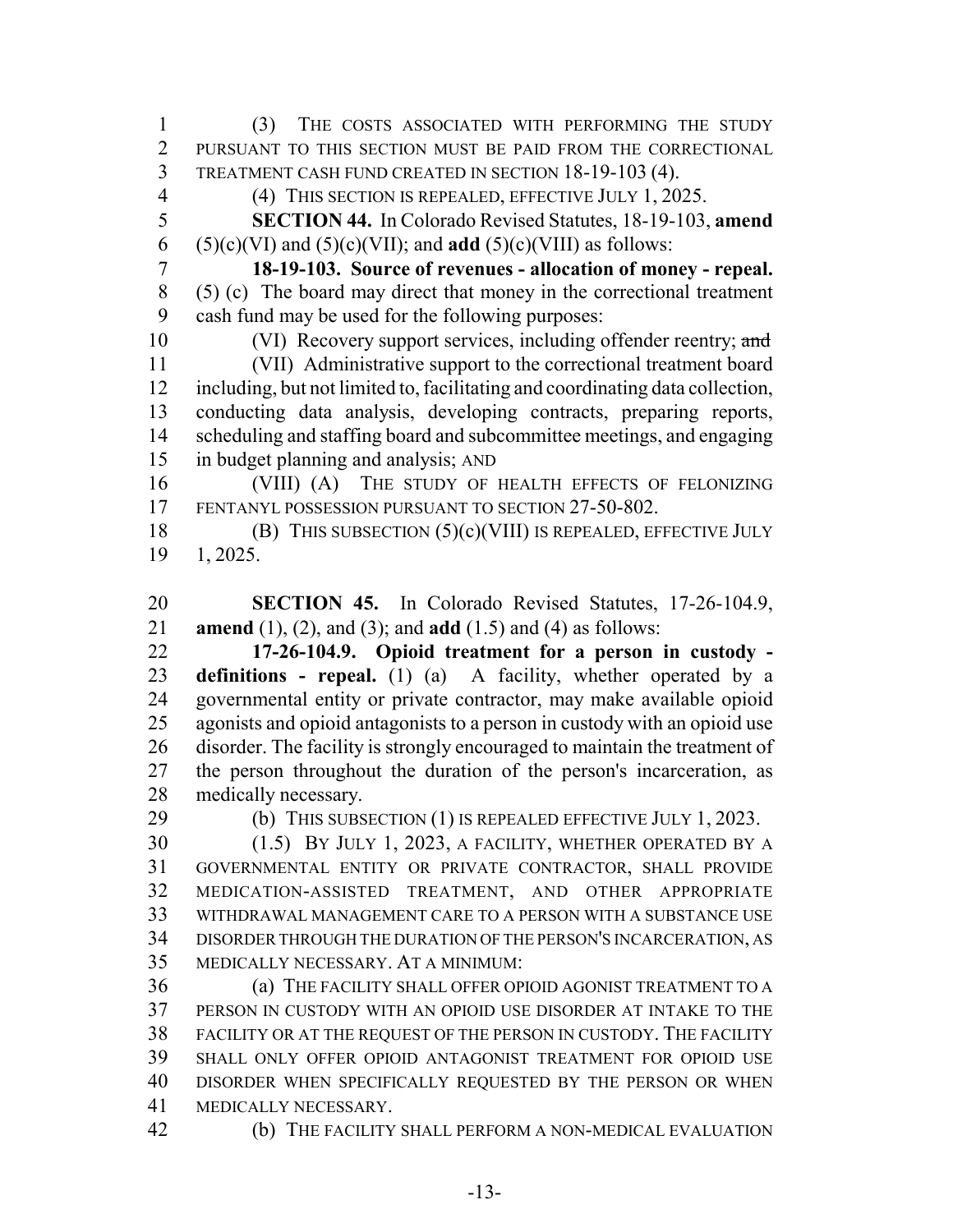OF THE PERSON UPON ENTRY INTO CUSTODY AT THE FACILITY FOR SUBSTANCE USE DISORDER.

 (c) IF THE PERSON INDICATES THAT THE PERSON HAS A SUBSTANCE USE DISORDER, OR THE NON-MEDICAL EVALUATION PERFORMED PURSUANT TO SUBSECTION (1.5)(b) INDICATES THAT THE PERSON MAY HAVE A SUBSTANCE USE DISORDER, THE FACILITY SHALL REFER THE PERSON TO THE FACILITY'S MEDICAL PROVIDER FOR AN EVALUATION, AND SUBSEQUENT DIAGNOSIS, PRESCRIPTION, OR INDUCTION OF AN OPIOID AGONIST, AS MEDICALLY APPROPRIATE.

10 (d) THE FACILITY SHALL MAKE AVAILABLE DAILY A QUALIFIED MEDICATION ADMINISTRATION PERSONNEL.

 (e) IF AN INDIVIDUAL IS ADMITTED TO THE JAIL AND HAS A PRESCRIPTION FOR MEDICATION-ASSISTED TREATMENT, THE JAIL SHALL CONTINUE THE MEDICATION WITHOUT DELAY.

 (2) Qualified medication administration personnel may, in accordance with a written physician's order, administer opioid agonists and opioid antagonists pursuant to subsection (1) AND (1.5) of this section.

 (3) A facility may contract with community-based health providers, LOCAL PROVIDERS, OR MOBILE UNIT PROVIDERS for the implementation of this section.

22 (4) THE JAIL SHALL PROVIDE THE INDIVIDUAL WITH A REFERRAL TO A SUBSTANCE USE PROVIDER WITH THE CAPABILITY TO CONTINUE THE INDIVIDUAL'S MEDICATION-ASSISTED TREATMENT AND THE CARE COORDINATION INFRASTRUCTURE DESCRIBED IN SECTION 27-60-204 UPON RELEASE FROM CUSTODY.

 **SECTION 46.** In Colorado Revised Statutes, **add** 27-60-106.7 as follows:

 **27-60-106.7. Technical assistance to jails - appropriation - repeal.** (1) THE OFFICE OF BEHAVIORAL HEALTH SHALL PROVIDE TECHNICAL ASSISTANCE TO FACILITIES IN MEETING THEIR REQUIREMENTS PURSUANT TO SECTION 17-26-104.9 (1.5). TECHNICAL ASSISTANCE INCLUDES DEVELOPMENT AND IMPLEMENTATION OF MEDICATION-ASSISTED TREATMENT, APPROVAL OF PRESCRIBERS BY THE UNITED STATES DRUG ENFORCEMENT AGENCY, AND OTHER APPROPRIATE WITHDRAWAL MANAGEMENT CARE, AND ASSISTANCE WITH IDENTIFYING BULK PURCHASING OPPORTUNITIES FOR NECESSARY SERVICES.

 (2) (a) FOR THE 2022-23 STATE FISCAL YEAR, THE GENERAL ASSEMBLY SHALL APPROPRIATE THREE MILLION DOLLARS FROM THE BEHAVIORAL HEALTH AND MENTAL HEALTH CASH FUND, CREATED IN SECTION 24-75-230, TO THE OFFICE OF BEHAVIORAL HEALTH FOR THE PURPOSE OF PROVIDING TECHNICAL ASSISTANCE TO JAILS WITH MEETING 43 THEIR REQUIREMENTS PURSUANT TO SECTION 17-26-104.9.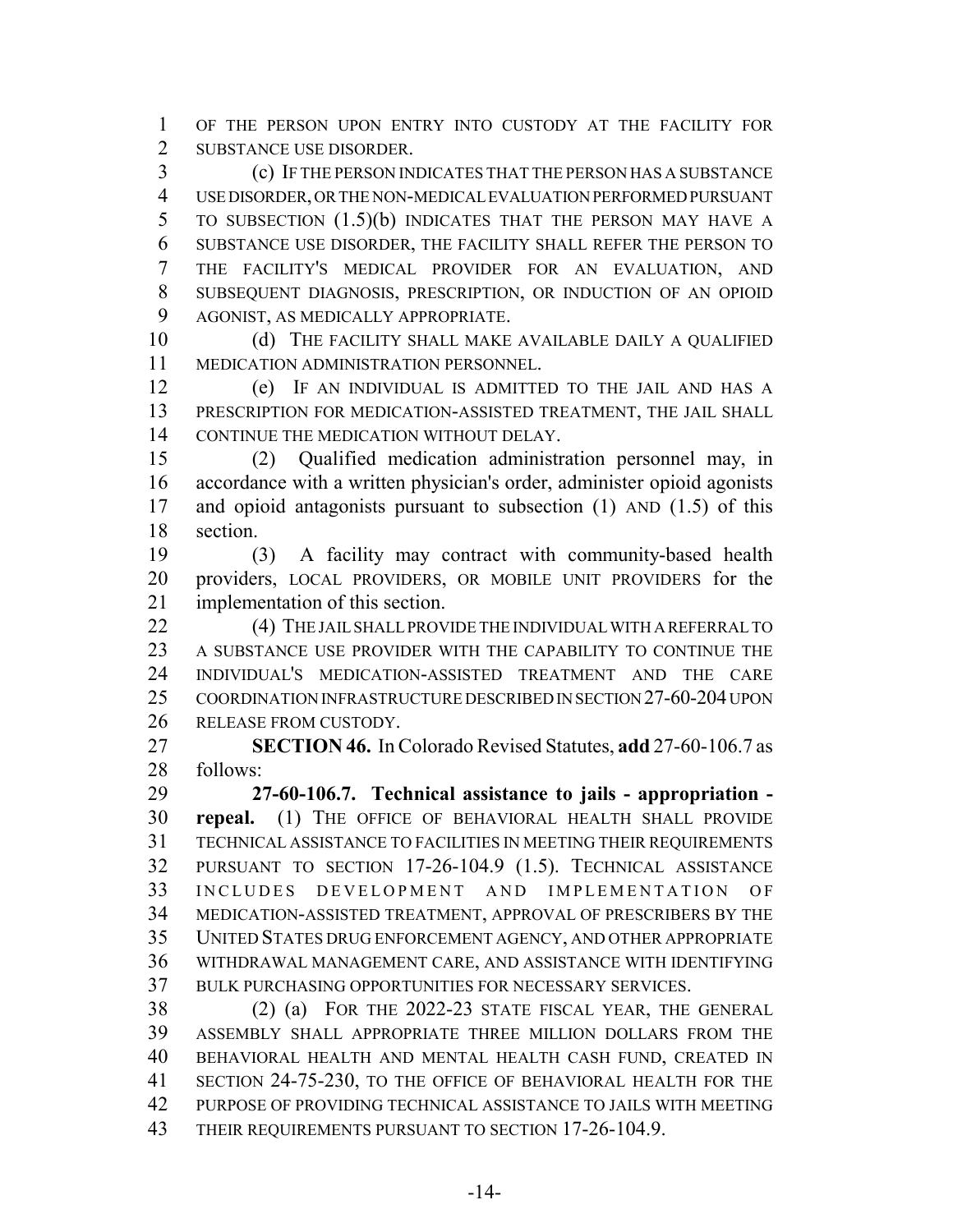(b) THIS SUBSECTION (2) IS REPEALED, EFFECTIVE JULY 1, 2024.

 **SECTION 47.** In Colorado Revised Statutes, **add 27-50-802, as part 8 of article 50 of title 27 as added by House Bill 22-1278**, as follows:

 **27-50-802. Technical assistance to jails - appropriation - repeal.** (1) THE BEHAVIORAL HEALTH ADMINISTRATION SHALL PROVIDE TECHNICAL ASSISTANCE TO FACILITIES IN MEETING THEIR REQUIREMENTS PURSUANT TO SECTION 17-26-104.9 (1.5). TECHNICAL ASSISTANCE INCLUDES DEVELOPMENT AND IMPLEMENTATION OF MEDICATION-ASSISTED TREATMENT, APPROVAL OF PRESCRIBERS BY THE UNITED STATES DRUG ENFORCEMENT AGENCY, AND OTHER APPROPRIATE WITHDRAWAL MANAGEMENT CARE, AND ASSISTANCE WITH IDENTIFYING BULK PURCHASING OPPORTUNITIES FOR NECESSARY SERVICES.

 (2) (a) FOR THE 2022-23 STATE FISCAL YEAR, THE GENERAL ASSEMBLY SHALL APPROPRIATE THREE MILLION DOLLARS FROM THE BEHAVIORAL HEALTH AND MENTAL HEALTH CASH FUND, CREATED IN SECTION 24-75-230, TO THE BEHAVIORAL HEALTH ADMINISTRATION FOR THE PURPOSE OF PROVIDING TECHNICAL ASSISTANCE TO JAILS WITH 19 MEETING THEIR REQUIREMENTS PURSUANT TO SECTION 17-26-104.9.

 **SECTION 48.** In Colorado Revised Statutes, **add** part 14 to article 20.5 of title 25 as follows:

## PART 14

OVERDOSE DETECTION MAPPING APPLICATION PROGRAM

 **25-20.5-1401. Overdose detection mapping application program.** ON OR BEFORE JULY 1,2023, THE DEPARTMENT SHALL REQUIRE EMERGENCY MEDICAL SERVICE PROVIDERS, CORONERS, EVERY STATE OR LOCAL LAW ENFORCEMENT AGENCY AND SHERIFF'S OFFICE IN THE STATE, AND EMERGENCY DEPARTMENTS TO PARTICIPATE IN THE OVERDOSE DETECTION MAPPING APPLICATION PROGRAM TO REPORT INCIDENCES OF FATAL AND NON-FATAL DRUG OVERDOSES AND SYNTHETIC OPIOID POISONINGS. NOTWITHSTANDING ANY LAW TO THE CONTRARY, LAW ENFORCEMENT SHALL NOT USE THE OVERDOSE DETECTION MAPPING APPLICATION PROGRAM FOR WELFARE CHECKS, WARRANT CHECKS, OR CRIMINAL INVESTIGATIONS.

 **SECTION 49.** In Colorado Revised Statutes, **add** 27-60-114 as follows:

 **27-60-115. Colorado overdose prevention review committee - creation - duties - repeal.** (1) ON JULY 1, 2024, THE COLORADO OVERDOSE PREVENTION REVIEW COMMITTEE IS CREATED IN THE OFFICE, REFERRED TO IN THIS SECTION AS THE "COMMITTEE", FOR THE PURPOSE OF:

<sup>20 (</sup>b) THIS SUBSECTION (2) IS REPEALED, EFFECTIVE JULY 1, 2024.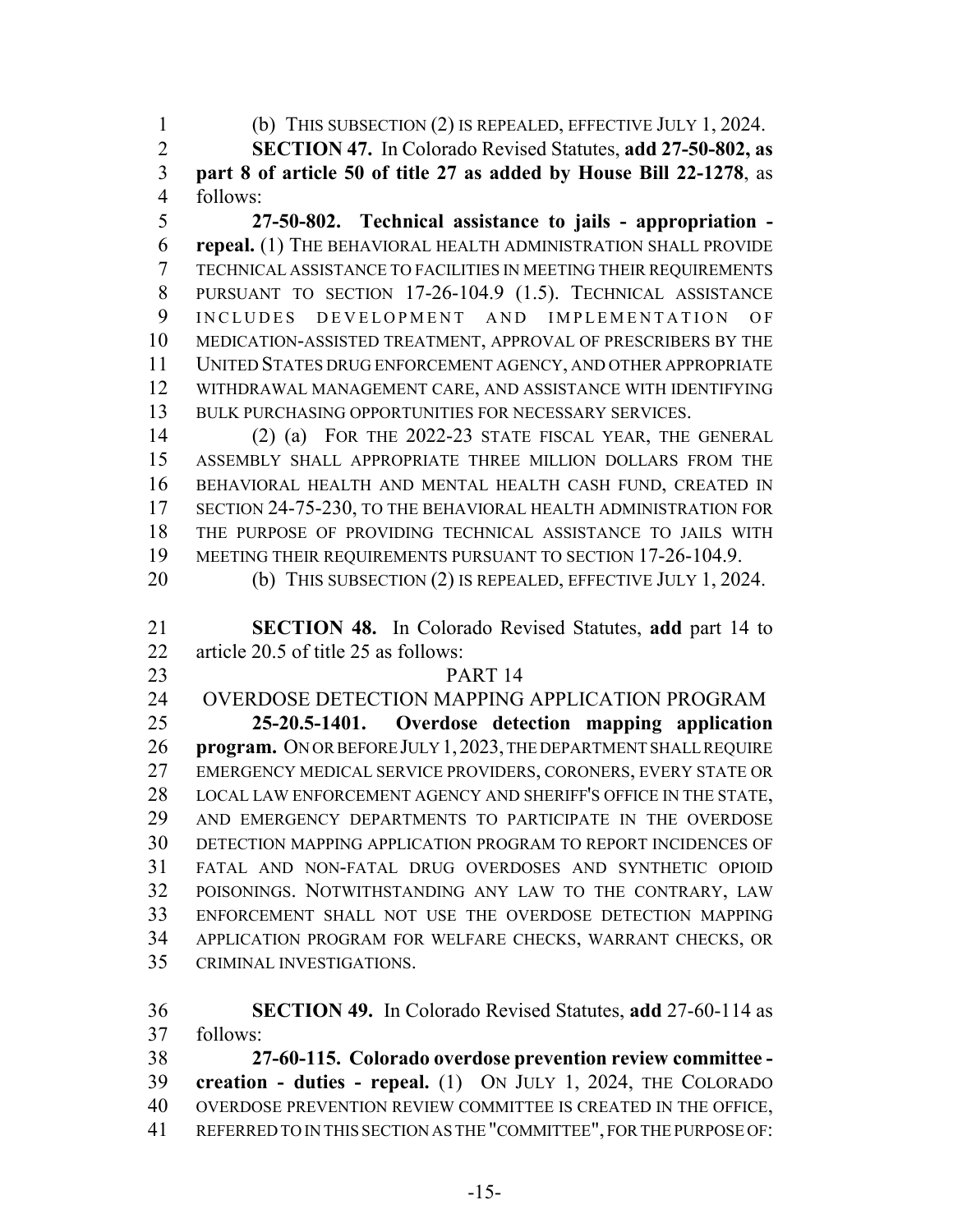(a) REVIEWING SPECIFIC CASES OF NON-FATAL AND FATAL DRUG-RELATED OVERDOSES THAT OCCUR IN COLORADO;

 (b) IDENTIFYING THE CAUSES OF OVERDOSES AND OVERDOSE-RELATED DEATH AND CONDUCTING A REVIEW OF OTHER FACTORS INCLUDING, BUT NOT LIMITED TO, HOUSING STATUS OR CRIMINAL JUSTICE INVOLVEMENT;

 (c) DEVELOPING EVIDENCE-BASED RECOMMENDATIONS TO ADDRESS PREVENTABLE OVERDOSE-RELATED DEATH, INCLUDING LEGISLATION, POLICIES, AREAS FOR FURTHER SCIENTIFIC RESEARCH, RULES, TRAINING, AND BEST PRACTICES THAT WILL SUPPORT THE HEALTH AND SAFETY OF INDIVIDUALS WHO USE SUBSTANCES THAT MAY CAUSE OVERDOSE IN COLORADO AND PREVENT OVERDOSE-RELATED DEATHS; AND

 (d) ANNUALLY MAKE POLICY-RELATED AND FUNDING-RELATED RECOMMENDATIONS TO THE GOVERNOR AND THE GENERAL ASSEMBLY ABOUT DRUG TRENDS, INCLUDING SYNTHETIC DRUGS THAT MAY IMPACT THE HEALTH AND WELL-BEING OF COLORADANS AND THAT PRESENT A HIGH RISK FOR CAUSING OVERDOSE-RELATED DEATHS.

18 (2) (a) THE EXECUTIVE DIRECTOR OF THE STATE DEPARTMENT SHALL APPOINT THE FOLLOWING MEMBERS TO SERVE ON THE COMMITTEE:

 (I) TWO MEMBERS WHO HAVE EXPERIENCED AN OVERDOSE OR 21 HAVE A SUBSTANCE USE DISORDER:

**(II) TWO PHYSICIANS WITH EXPERTISE IN ADDICTION MEDICINE,**  ONE OF WHOM HAS EXPERTISE IN MEDICAL COMPLICATIONS OF SUBSTANCE USE;

 (III) TWO PUBLIC HEALTH OR EPIDEMIOLOGY EXPERTS WITH EXPERTISE IN SUBSTANCE USE;

**(IV) A REPRESENTATIVE OF THE DISTRICT ATTORNEYS APPOINTED**  BY THE EXECUTIVE DIRECTOR OF THE COLORADO DISTRICT ATTORNEYS' COUNCIL;

 (V) A REPRESENTATIVE OF COUNTY SHERIFFS, APPOINTED BY THE DIRECTOR OF A STATEWIDE ORGANIZATION REPRESENTING SHERIFFS;

 (VI) A REPRESENTATIVE OF THE CHIEFS OF POLICE, APPOINTED BY THE PRESIDENT OF A STATEWIDE ORGANIZATION OF CHIEFS OF POLICE;

(VII) A PUBLIC DEFENDER;

 (VIII) A REPRESENTATIVE FROM A HARM REDUCTION ORGANIZATION; AND

(IX) A SUBSTANCE USE TREATMENT OR RECOVERY PROVIDER.

 (b) EACH MEMBER'S TERM IS THREE YEARS; EXCEPT THAT THE TERM OF THE FIRST SIX MEMBERS APPOINTED IS TWO YEARS. MEMBERS MAY SERVE UP TO THREE TERMS. THE EXECUTIVE DIRECTOR SHALL FILL ANY VACANCIES ON THE COMMITTEE.

 (c) THE EXECUTIVE DIRECTOR SHALL MAKE AN EFFORT TO INCLUDE COMMITTEE MEMBERS WORKING IN AND REPRESENTING COMMUNITIES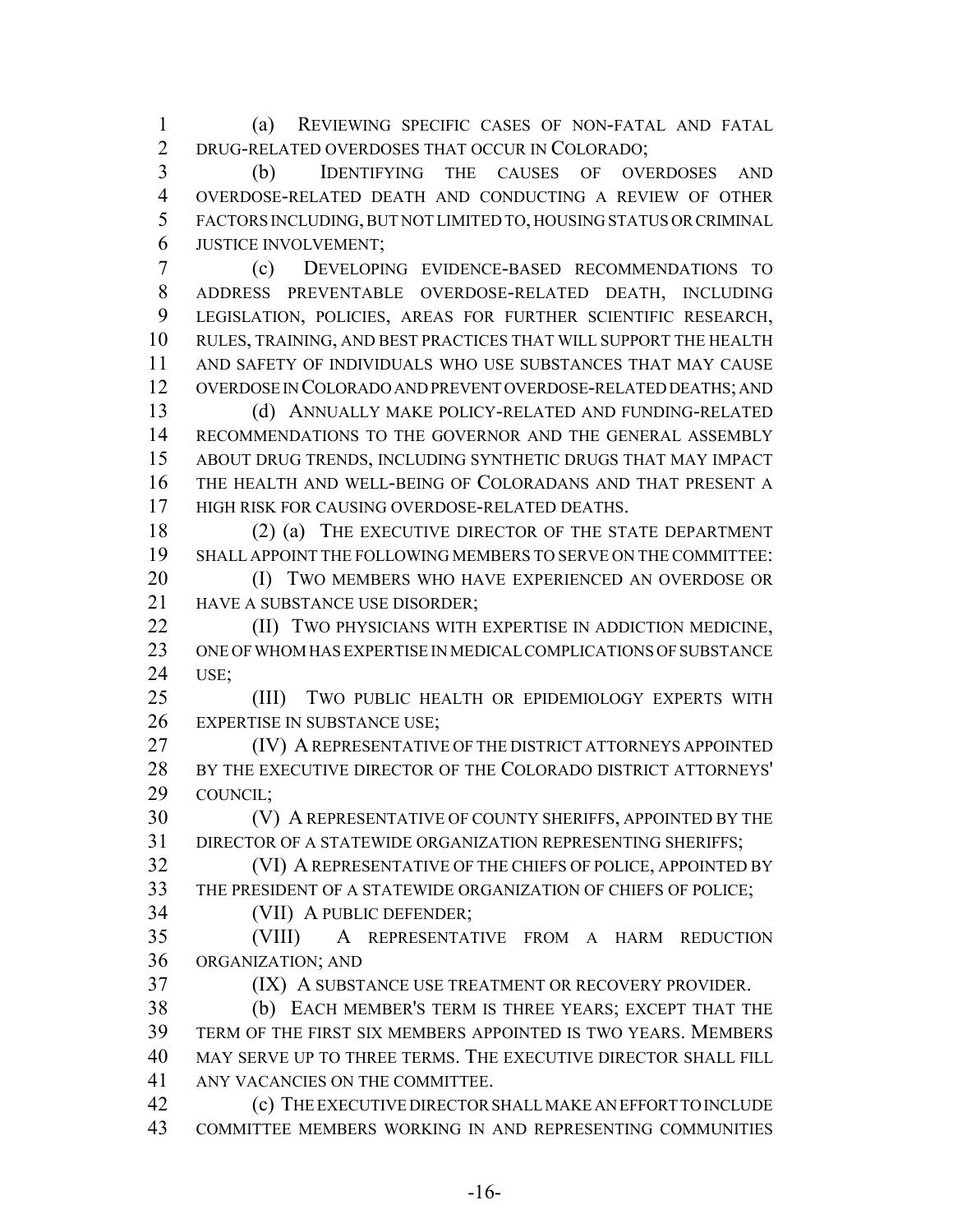THAT ARE DIVERSE WITH REGARD TO RACE, ETHNICITY, IMMIGRATION STATUS, ENGLISH PROFICIENCY, INCOME, WEALTH, AND GEOGRAPHIC REGION OF THE STATE, INCLUDING BOTH URBAN AND RURAL AREAS.

 (3) THE COMMITTEE MAY FORM SPECIAL AD HOC PANELS TO FURTHER INVESTIGATE DRUG TRENDS, OVERDOSES AND OVERDOSE-RELATED DEATHS WHEN THE NEED ARISES.

(4) THE COMMITTEE SHALL:

 (a) REVIEW A REPRESENTATIVE SUBSET OF NON-FATAL AND FATAL OVERDOSES IN COLORADO;

 (b) REVIEW MEDICAL RECORDS AND OTHER RELEVANT DATA RELATED TO EACH OVERDOSE DEATH, INCLUDING, BUT NOT LIMITED TO, WHETHER THE PERSON WAS RECENTLY ENGAGED IN TREATMENT OR PREVIOUSLY INCARCERATED;

 (c) TAKE STEPS TO IMPROVE THE QUALITY AND SCOPE OF DATA OBTAINED THROUGH INVESTIGATIONS AND REVIEW OF OVERDOSES AND OVERDOSE-RELATED DEATHS;

 (d) IDENTIFY TRENDS AND PATTERNS ACROSS RACIAL, GEOGRAPHIC, AND OTHER GROUPS RELATED TO OVERDOSES AND OVERDOSE-RELATED DEATHS;

 (e) DEVELOP EVIDENCE-BASED RECOMMENDATIONS FOR THE PREVENTION OF OVERDOSES AND OVERDOSE-RELATED DEATHS AND 22 DELIVER THE RECOMMENDATIONS TO THE LEGISLATURE AND GOVERNOR;

 (f) PERFORM ANY OTHER FUNCTIONS AS RESOURCES ALLOW TO ENHANCE THE CAPABILITY OF THE STATE TO REDUCE AND PREVENT OVERDOSES AND OVERDOSE-RELATED DEATHS;

26 (g) ADVISE THE OFFICE IN THE ADMINISTRATION'S WORK ON DECREASING OVERDOSES AND OVERDOSE-RELATED DEATHS;

28 (h) INFORM THE LEGISLATURE AND GOVERNOR OF DRUG TRENDS NATIONALLY, INCLUDING IF A NEW DRUG TREND OCCURS AND WHAT THE STATE MAY DO TO MITIGATE ANY FORTHCOMING HARM THE DRUG MAY HAVE ON THE STATE; AND

 (i) FACILITATE THE DEVELOPMENT OF A COMPREHENSIVE STATEWIDE DATABASE FOR THE PURPOSE OF ADDRESSING THE OVERDOSE CRISIS.

 (5) THE OFFICE SHALL COMPILE REPORTS IN DISAGGREGATED AND DE-IDENTIFIED FORMS ON TRENDS OR OTHER FINDINGS AND RECOMMENDATIONS ON A BI-ANNUAL BASIS FOR DISTRIBUTION IN AN EFFORT TO FURTHER STUDY THE CAUSES AND PROBLEMS ASSOCIATED WITH OVERDOSES AND OVERDOSE-RELATED DEATHS THAT MAY BE DISTRIBUTED TO POLICY MAKERS, LAW ENFORCEMENT, HEALTH-CARE PROVIDERS AND FACILITIES, BEHAVIORAL HEALTH PROVIDERS, PUBLIC HEALTH 42 PROFESSIONALS, AND OTHERS NECESSARY TO REDUCE OVERDOSES AND OVERDOSE-RELATED DEATHS.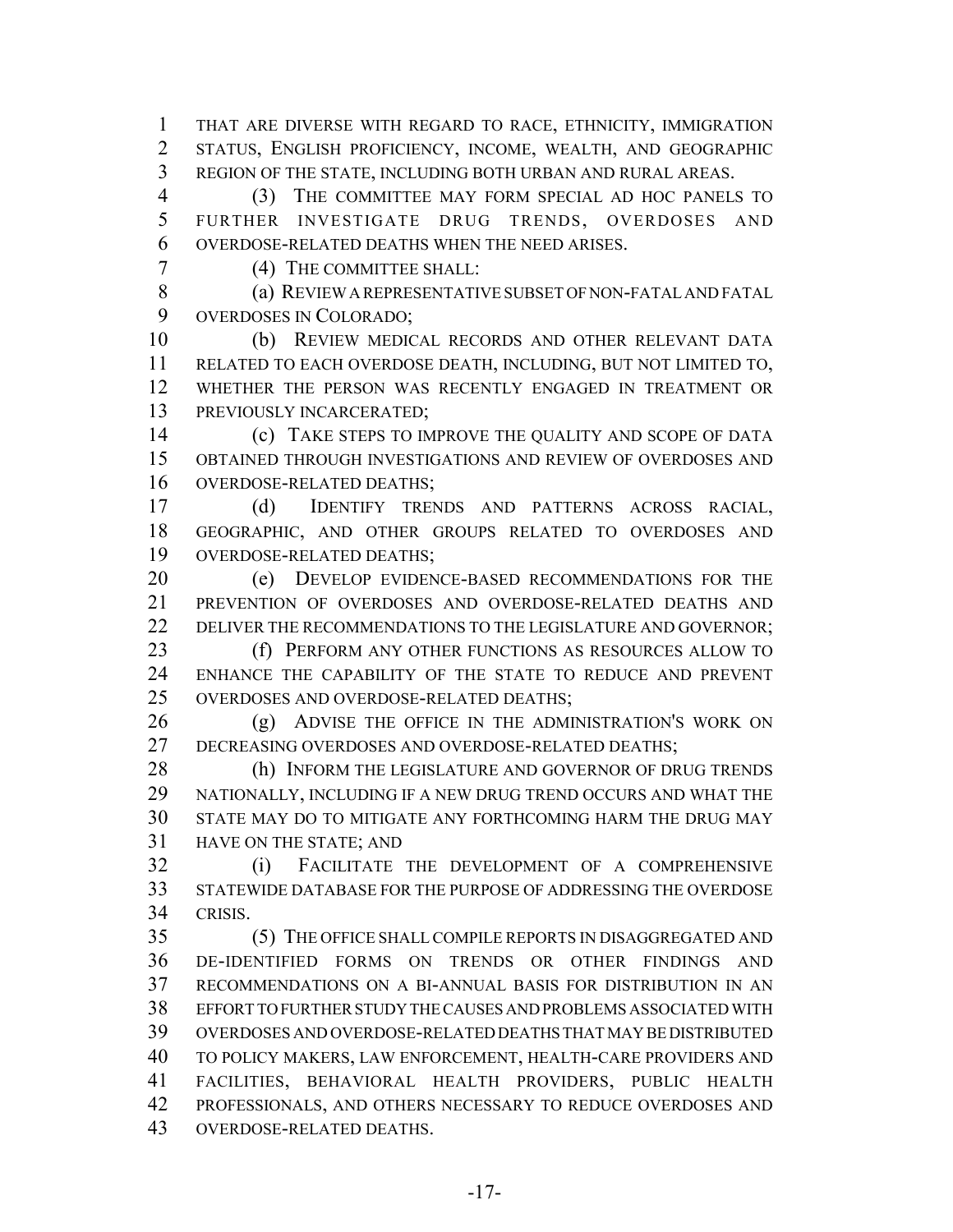(6) (a) (I) EXCEPT AS OTHERWISE PROVIDED BY LAW, THE COMMITTEE MAY ACCESS MEDICAL RECORDS RELATED TO OVERDOSE DEATHS UPON REQUEST AT ANY TIME UP TO SEVEN YEARS AFTER THE LAST TREATMENT OF A PATIENT.

 (II) A HEALTH-CARE PROVIDER OR A HEALTH-CARE FACILITY LICENSED OR CERTIFIED PURSUANT TO ARTICLE 3 OF THIS TITLE 25 SHALL PROVIDE MEDICAL RECORDS TO THE DEPARTMENT CONCERNING EACH OVERDOSE DEATH FOR ACCESS BY THE MEMBERS OF THE COMMITTEE.

 (III) UPON REQUEST OF THE DEPARTMENT, A LAW ENFORCEMENT OFFICER SHALL PROVIDE A POLICE REPORT, AND A CORONER SHALL PROVIDE RECORDS OF THE CORONER AND MEDICAL EXAMINER INVESTIGATIONS, THAT INVOLVE A OVERDOSE DEATH TO THE COMMITTEE.

 (IV) A HEALTH-CARE PROVIDER, PHARMACIST, HEALTH-CARE FACILITY, LAW ENFORCEMENT OFFICER, OR CORONER IS NOT CIVILLY OR CRIMINALLY LIABLE FOR THE RELEASE OF MEDICAL RECORDS WHEN 16 MAKING A GOOD-FAITH EFFORT TO COMPLY WITH THIS SUBSECTION (6).

 (b) (I) THE DISCUSSIONS IN COMMITTEE MEETINGS OR MEETINGS 18 OF AN AD HOC PANEL FORMED PURSUANT TO SECTION 25-52-104 (3) CONCERNING DETAILS OF A OVERDOSE DEATH THAT COULD IDENTIFY AN INDIVIDUAL INVOLVED ARE CONFIDENTIAL AND ARE NOT SUBJECT TO SECTION 24-6-402.

**(II)** THE COMMITTEE MEETING NOTES, STATEMENTS, MEDICAL RECORDS, REPORTS, COMMUNICATIONS, AND MEMORANDA OBTAINED BY THE COMMITTEE THAT CONTAIN INFORMATION THAT COULD IDENTIFY AN INDIVIDUAL INVOLVED IN A OVERDOSE DEATH ARE CONFIDENTIAL AND ARE NOT SUBJECT TO THE "COLORADO OPEN RECORDS ACT", PART 2 OF 27 ARTICLE 72 OF TITLE 24.

28 (III) MEMBERS OF THE COMMITTEE ARE NOT SUBJECT TO SUBPOENA IN ANY CIVIL, CRIMINAL, OR ADMINISTRATIVE PROCEEDING REGARDING THE INFORMATION PRESENTED IN OR OPINIONS FORMED AS A RESULT OF A MEETING OR COMMUNICATION OF THE COMMITTEE; EXCEPT THAT THIS SUBSECTION (2)(C) DOES NOT PREVENT A MEMBER OF THE COMMITTEE FROM TESTIFYING REGARDING INFORMATION OR OPINIONS OBTAINED INDEPENDENTLY OF THE COMMITTEE OR THAT ARE PUBLIC INFORMATION.

 (IV) NOTES, STATEMENTS, MEDICAL RECORDS, REPORTS, COMMUNICATIONS, AND MEMORANDA THAT ARE CONFIDENTIAL PURSUANT 38 TO SUBSECTIONS  $(2)(a)$  AND  $(2)(b)$  OF THIS SECTION ARE NOT:

 (A) SUBJECT TO SUBPOENA, DISCOVERY, OR INTRODUCTION INTO EVIDENCE IN ANY CIVIL, CRIMINAL, OR ADMINISTRATIVE PROCEEDING, UNLESS THE SUBPOENA IS DIRECTED TO A SOURCE THAT IS SEPARATE AND APART FROM THE COMMITTEE. NOTHING IN THIS SECTION LIMITS OR RESTRICTS THE RIGHT TO DISCOVER OR USE IN A CIVIL, CRIMINAL, OR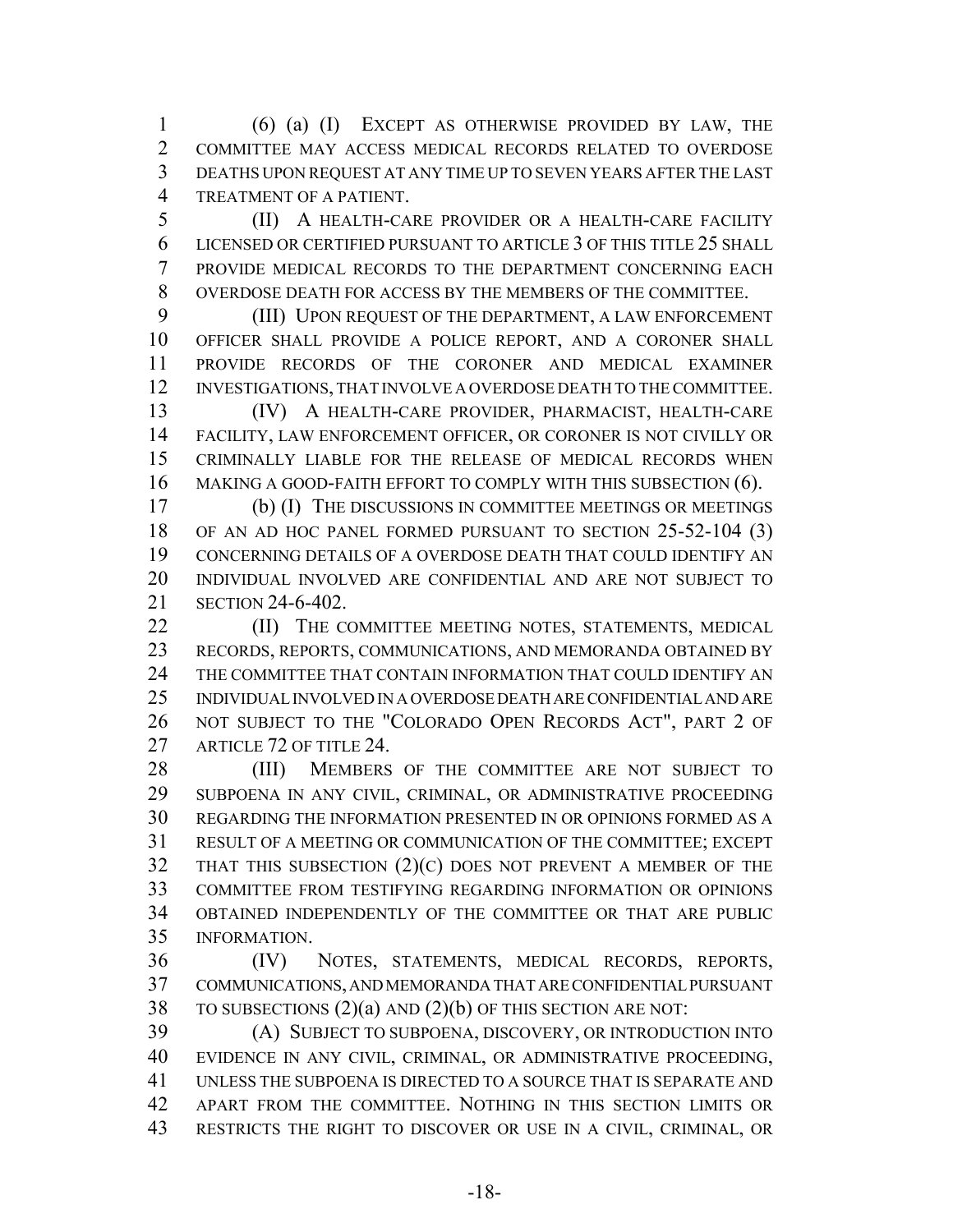ADMINISTRATIVE PROCEEDING NOTES, STATEMENTS, MEDICAL RECORDS, REPORTS, COMMUNICATIONS, OR MEMORANDA THAT ARE AVAILABLE FROM ANOTHER SOURCE SEPARATE AND APART FROM THE COMMITTEE AND THAT ARISE ENTIRELY INDEPENDENT OF THE COMMITTEE'S ACTIVITIES.

 (B) ADMISSIBLE AS EVIDENCE IN ANY ACTION IN ANY COURT OR BEFORE ANY TRIBUNAL, BOARD, AGENCY, OR PERSON AND SHALL NOT BE EXHIBITED OR DISCLOSED IN ANY WAY BY ANY PERSON UNLESS THE INFORMATION WAS OBTAINED FROM ANOTHER SOURCE THAT IS SEPARATE AND APART FROM THE COMMITTEE, EXCEPT AS MAY BE NECESSARY TO FURTHER THE DUTIES OF THE COMMITTEE OR IN RESPONSE TO AN ALLEGED VIOLATION OF A CONFIDENTIALITY AGREEMENT PURSUANT TO SUBSECTION (6)(b)(V) OF THIS SECTION.

 (V) EACH COMMITTEE MEMBER SHALL SIGN A CONFIDENTIALITY AGREEMENT THAT REQUIRES THE MEMBER'S ADHERENCE TO SUBSECTIONS  $(6)(b)(I)$  AND  $(6)(b)(II)$  OF THIS SECTION. A MEMBER WHO KNOWINGLY VIOLATES THE CONFIDENTIALITY AGREEMENT COMMITS A PETTY OFFENSE.

 (7) THE COMMITTEE AND THE DEPARTMENT SHALL COMPLY WITH ALL APPLICABLE STATE AND FEDERAL LAWS AND RULES RELATING TO THE TRANSMISSION OF HEALTH INFORMATION.

20 (8) THIS SECTION IS REPEALED, EFFECTIVE SEPTEMBER 1, 2033. BEFORE THE REPEAL, THE FUNCTIONS OF THE COMMITTEE ARE SCHEDULED 22 FOR REVIEW IN ACCORDANCE WITH SECTION 2-3-1203.

 **SECTION 50**. In Colorado Revised Statutes, **add** 27-50-802, **as part 8 of article 50 of title 27 as added by House Bill 22-1278,** as follows:

 **27-50-802. Colorado overdose prevention review committee - creation - duties - repeal.** (1) ON JULY 1, 2024, THE COLORADO OVERDOSE PREVENTION REVIEW COMMITTEE IS CREATED IN THE BEHAVIORAL HEALTH ADMINISTRATION, REFERRED TO IN THIS SECTION AS THE "COMMITTEE", FOR THE PURPOSE OF:

 (a) REVIEWING SPECIFIC CASES OF NON-FATAL AND FATAL DRUG-RELATED OVERDOSES THAT OCCUR IN COLORADO;

 (b) IDENTIFYING THE CAUSES OF OVERDOSES AND OVERDOSE-RELATED DEATH AND CONDUCTING A REVIEW OF OTHER FACTORS INCLUDING, BUT NOT LIMITED TO, HOUSING STATUS OR CRIMINAL JUSTICE INVOLVEMENT;

 (c) DEVELOPING EVIDENCE-BASED RECOMMENDATIONS TO ADDRESS PREVENTABLE OVERDOSE-RELATED DEATH, INCLUDING LEGISLATION, POLICIES, AREAS FOR FURTHER SCIENTIFIC RESEARCH, RULES, TRAINING, AND BEST PRACTICES THAT WILL SUPPORT THE HEALTH AND SAFETY OF INDIVIDUALS WHO USE SUBSTANCES THAT MAY CAUSE OVERDOSE IN COLORADO AND PREVENT OVERDOSE-RELATED DEATHS; AND (d) ANNUALLY MAKE POLICY-RELATED AND FUNDING-RELATED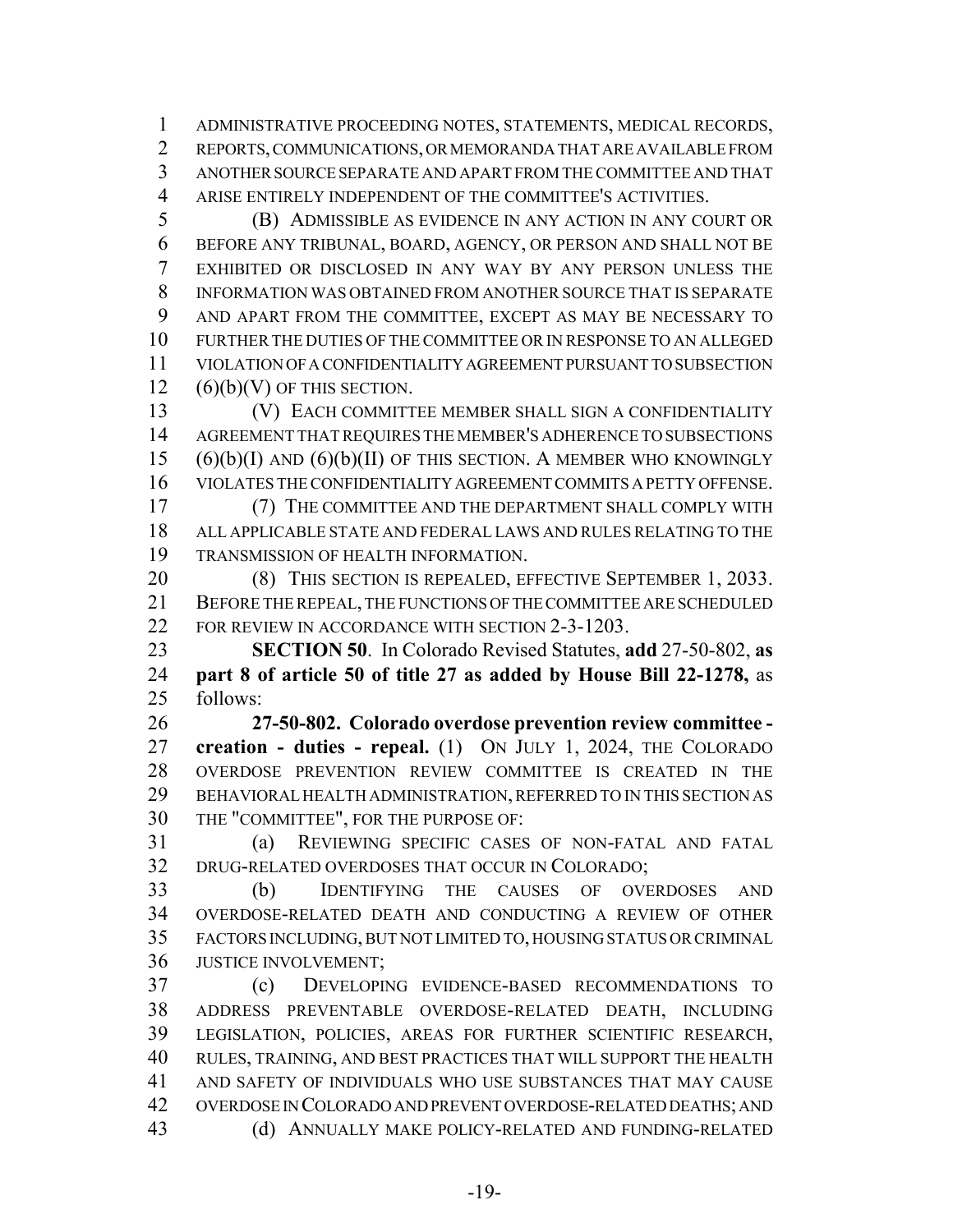RECOMMENDATIONS TO THE GOVERNOR AND THE GENERAL ASSEMBLY ABOUT DRUG TRENDS, INCLUDING SYNTHETIC DRUGS THAT MAY IMPACT THE HEALTH AND WELL-BEING OF COLORADANS AND THAT PRESENT A HIGH RISK FOR CAUSING OVERDOSE-RELATED DEATHS. (2) (a) THE COMMISSIONER SHALL APPOINT THE FOLLOWING MEMBERS TO SERVE ON THE COMMITTEE: (I) TWO MEMBERS WHO HAVE EXPERIENCED AN OVERDOSE OR HAVE A SUBSTANCE USE DISORDER; (II) TWO PHYSICIANS WITH EXPERTISE IN ADDICTION MEDICINE, ONE OF WHOM HAS EXPERTISE IN MEDICAL COMPLICATIONS OF SUBSTANCE

USE;

 (III) TWO PUBLIC HEALTH OR EPIDEMIOLOGY EXPERTS WITH EXPERTISE IN SUBSTANCE USE;

 (IV) A REPRESENTATIVE OF THE DISTRICT ATTORNEYS APPOINTED BY THE EXECUTIVE DIRECTOR OF THE COLORADO DISTRICT ATTORNEYS' COUNCIL;

 (V) A REPRESENTATIVE OF COUNTY SHERIFFS, APPOINTED BY THE 18 DIRECTOR OF A STATEWIDE ORGANIZATION REPRESENTING SHERIFFS;

 (VI) A REPRESENTATIVE OF THE CHIEFS OF POLICE, APPOINTED BY THE PRESIDENT OF A STATEWIDE ORGANIZATION OF CHIEFS OF POLICE;

(VII) A PUBLIC DEFENDER;

 (VIII) A REPRESENTATIVE FROM A HARM REDUCTION ORGANIZATION; AND

24 (IX) A SUBSTANCE USE TREATMENT OR RECOVERY PROVIDER.

 (b) EACH MEMBER'S TERM IS THREE YEARS; EXCEPT THAT THE TERM OF THE FIRST SIX MEMBERS APPOINTED IS TWO YEARS. MEMBERS MAY SERVE UP TO THREE TERMS. THE EXECUTIVE DIRECTOR SHALL FILL ANY VACANCIES ON THE COMMITTEE.

 (c) THE COMMISSIONER SHALL MAKE AN EFFORT TO INCLUDE COMMITTEE MEMBERS WORKING IN AND REPRESENTING COMMUNITIES THAT ARE DIVERSE WITH REGARD TO RACE, ETHNICITY, IMMIGRATION STATUS, ENGLISH PROFICIENCY, INCOME, WEALTH, AND GEOGRAPHIC REGION OF THE STATE, INCLUDING BOTH URBAN AND RURAL AREAS.

 (3) THE COMMITTEE MAY FORM SPECIAL AD HOC PANELS TO FURTHER INVESTIGATE DRUG TRENDS, OVERDOSES AND OVERDOSE-RELATED DEATHS WHEN THE NEED ARISES.

(4) THE COMMITTEE SHALL:

 (a) REVIEW A REPRESENTATIVE SUBSET OF NON-FATAL AND FATAL OVERDOSES IN COLORADO;

 (b) REVIEW MEDICAL RECORDS AND OTHER RELEVANT DATA RELATED TO EACH OVERDOSE DEATH, INCLUDING, BUT NOT LIMITED TO, WHETHER THE PERSON WAS RECENTLY ENGAGED IN TREATMENT OR PREVIOUSLY INCARCERATED;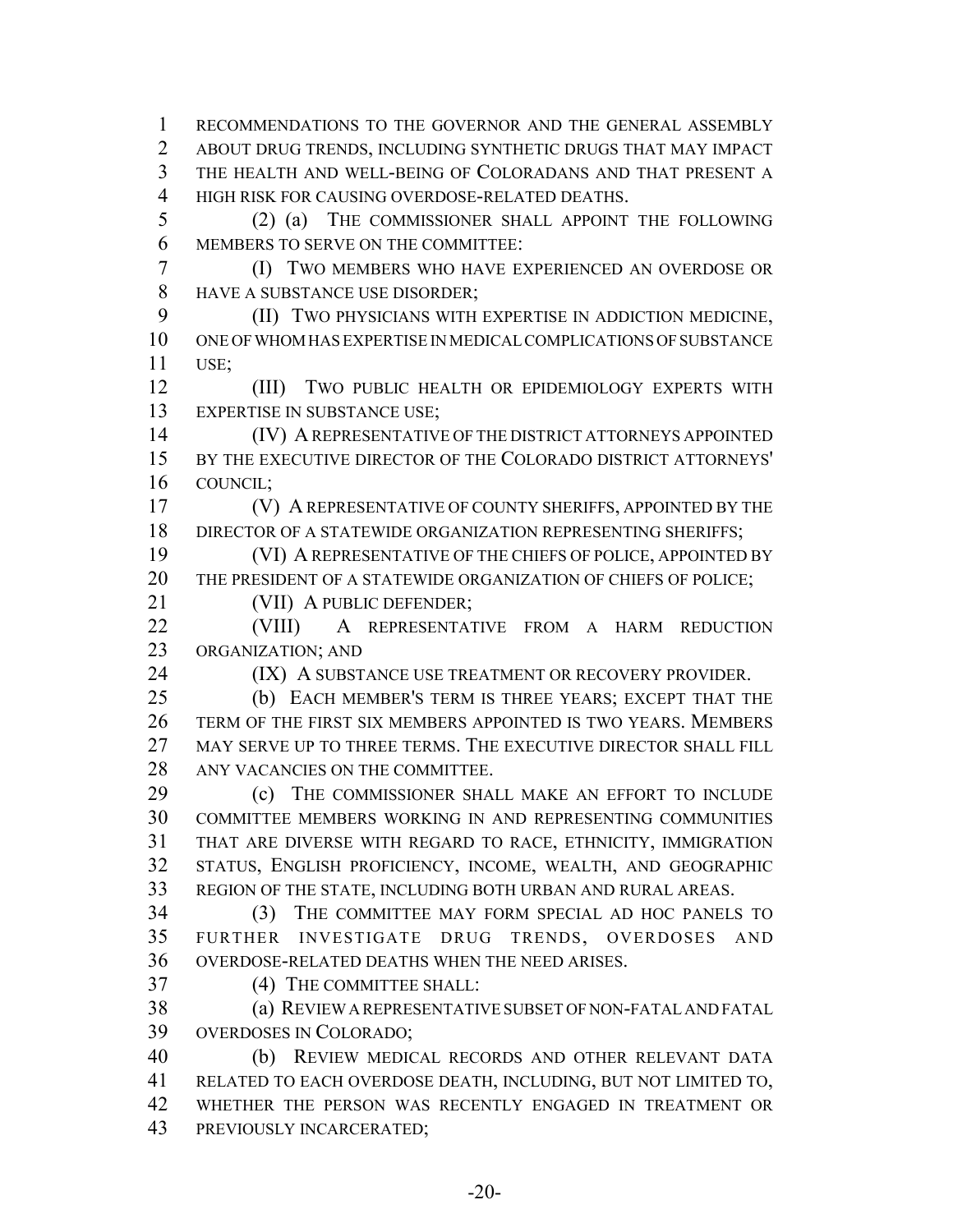(c) TAKE STEPS TO IMPROVE THE QUALITY AND SCOPE OF DATA OBTAINED THROUGH INVESTIGATIONS AND REVIEW OF OVERDOSES AND OVERDOSE-RELATED DEATHS;

 (d) IDENTIFY TRENDS AND PATTERNS ACROSS RACIAL, GEOGRAPHIC, AND OTHER GROUPS RELATED TO OVERDOSES AND OVERDOSE-RELATED DEATHS;

 (e) DEVELOP EVIDENCE-BASED RECOMMENDATIONS FOR THE PREVENTION OF OVERDOSES AND OVERDOSE-RELATED DEATHS AND 9 DELIVER THE RECOMMENDATIONS TO THE LEGISLATURE AND GOVERNOR;

 (f) PERFORM ANY OTHER FUNCTIONS AS RESOURCES ALLOW TO ENHANCE THE CAPABILITY OF THE STATE TO REDUCE AND PREVENT OVERDOSES AND OVERDOSE-RELATED DEATHS;

 (g) ADVISE THE OFFICE IN THE ADMINISTRATION'S WORK ON 14 DECREASING OVERDOSES AND OVERDOSE-RELATED DEATHS;

 (h) INFORM THE LEGISLATURE AND GOVERNOR OF DRUG TRENDS NATIONALLY, INCLUDING IF A NEW DRUG TREND OCCURS, AND WHAT THE STATE MAY DO TO MITIGATE ANY FORTHCOMING HARM THE DRUG MAY HAVE ON THE STATE; AND

 (i) FACILITATE THE DEVELOPMENT OF A COMPREHENSIVE STATEWIDE DATABASE FOR THE PURPOSES OF ADDRESSING THE OVERDOSE CRISIS.

 (5) THE ADMINISTRATION SHALL COMPILE REPORTS IN DISAGGREGATED AND DE-IDENTIFIED FORMS ON TRENDS OR OTHER FINDINGS AND RECOMMENDATIONS ON A BI-ANNUAL BASIS FOR DISTRIBUTION IN AN EFFORT TO FURTHER STUDY THE CAUSES AND PROBLEMS ASSOCIATED WITH OVERDOSES AND OVERDOSE-RELATED DEATHS THAT MAY BE DISTRIBUTED TO POLICY MAKERS, LAW ENFORCEMENT, HEALTH-CARE PROVIDERS AND FACILITIES, BEHAVIORAL HEALTH PROVIDERS, PUBLIC HEALTH PROFESSIONALS, AND OTHERS NECESSARY TO REDUCE OVERDOSES AND OVERDOSE-RELATED DEATHS.

 (6) (a) (I) EXCEPT AS OTHERWISE PROVIDED BY LAW, THE COMMITTEE MAY ACCESS MEDICAL RECORDS RELATED TO OVERDOSE DEATHS UPON REQUEST AT ANY TIME UP TO SEVEN YEARS AFTER THE LAST TREATMENT OF A PATIENT.

 (II) A HEALTH-CARE PROVIDER OR A HEALTH-CARE FACILITY LICENSED OR CERTIFIED PURSUANT TO ARTICLE 3 OF THIS TITLE 25 SHALL PROVIDE MEDICAL RECORDS TO THE ADMINISTRATION CONCERNING EACH OVERDOSE MORTALITY FOR ACCESS BY THE MEMBERS OF THE COMMITTEE.

 (III) UPON REQUEST OF THE ADMINISTRATION, A LAW ENFORCEMENT OFFICER SHALL PROVIDE A POLICE REPORT, AND A CORONER SHALL PROVIDE RECORDS OF THE CORONER AND MEDICAL EXAMINER INVESTIGATIONS, THAT INVOLVE A OVERDOSE DEATH TO THE COMMITTEE. (IV) A HEALTH-CARE PROVIDER, PHARMACIST, HEALTH-CARE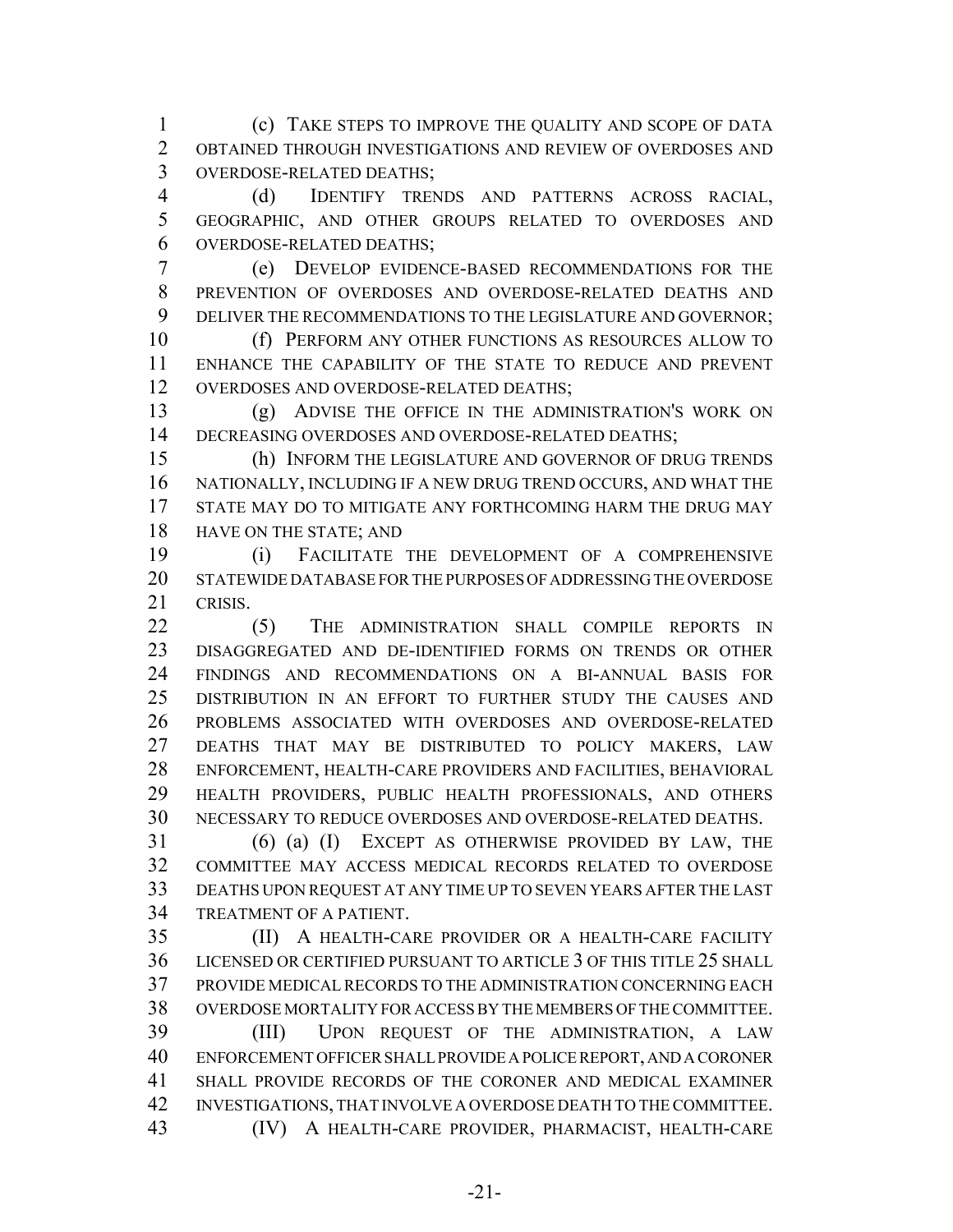FACILITY, LAW ENFORCEMENT OFFICER, OR CORONER IS NOT CIVILLY OR CRIMINALLY LIABLE FOR THE RELEASE OF MEDICAL RECORDS WHEN MAKING A GOOD-FAITH EFFORT TO COMPLY WITH THIS SUBSECTION (6).

 (b) (I) THE DISCUSSIONS IN COMMITTEE MEETINGS OR MEETINGS OF AN AD HOC PANEL FORMED PURSUANT TO SECTION 25-52-104 (3) CONCERNING DETAILS OF A OVERDOSE DEATH THAT COULD IDENTIFY AN INDIVIDUAL INVOLVED ARE CONFIDENTIAL AND ARE NOT SUBJECT TO 8 SECTION 24-6-402.

 (II) THE COMMITTEE MEETING NOTES, STATEMENTS, MEDICAL RECORDS, REPORTS, COMMUNICATIONS, AND MEMORANDA OBTAINED BY THE COMMITTEE THAT CONTAIN INFORMATION THAT COULD IDENTIFY AN INDIVIDUAL INVOLVED IN A OVERDOSE DEATH ARE CONFIDENTIAL AND ARE NOT SUBJECT TO THE "COLORADO OPEN RECORDS ACT", PART 2 OF 14 ARTICLE 72 OF TITLE 24.

 (III) MEMBERS OF THE COMMITTEE ARE NOT SUBJECT TO SUBPOENA IN ANY CIVIL, CRIMINAL, OR ADMINISTRATIVE PROCEEDING REGARDING THE INFORMATION PRESENTED IN OR OPINIONS FORMED AS A RESULT OF A MEETING OR COMMUNICATION OF THE COMMITTEE; EXCEPT THAT THIS SUBSECTION (2)(C) DOES NOT PREVENT A MEMBER OF THE COMMITTEE FROM TESTIFYING REGARDING INFORMATION OR OPINIONS OBTAINED INDEPENDENTLY OF THE COMMITTEE OR THAT ARE PUBLIC INFORMATION.

 (IV) NOTES, STATEMENTS, MEDICAL RECORDS, REPORTS, COMMUNICATIONS, AND MEMORANDA THAT ARE CONFIDENTIAL PURSUANT 25 TO SUBSECTIONS  $(2)(a)$  AND  $(2)(b)$  OF THIS SECTION ARE NOT:

 (A) SUBJECT TO SUBPOENA, DISCOVERY, OR INTRODUCTION INTO EVIDENCE IN ANY CIVIL, CRIMINAL, OR ADMINISTRATIVE PROCEEDING, UNLESS THE SUBPOENA IS DIRECTED TO A SOURCE THAT IS SEPARATE AND APART FROM THE COMMITTEE. NOTHING IN THIS SECTION LIMITS OR RESTRICTS THE RIGHT TO DISCOVER OR USE IN A CIVIL, CRIMINAL, OR ADMINISTRATIVE PROCEEDING NOTES, STATEMENTS, MEDICAL RECORDS, REPORTS, COMMUNICATIONS, OR MEMORANDA THAT ARE AVAILABLE FROM ANOTHER SOURCE SEPARATE AND APART FROM THE COMMITTEE AND THAT ARISE ENTIRELY INDEPENDENT OF THE COMMITTEE'S ACTIVITIES.

 (B) ADMISSIBLE AS EVIDENCE IN ANY ACTION IN ANY COURT OR BEFORE ANY TRIBUNAL, BOARD, AGENCY, OR PERSON AND SHALL NOT BE EXHIBITED OR DISCLOSED IN ANY WAY BY ANY PERSON UNLESS THE INFORMATION WAS OBTAINED FROM ANOTHER SOURCE THAT IS SEPARATE AND APART FROM THE COMMITTEE, EXCEPT AS MAY BE NECESSARY TO FURTHER THE DUTIES OF THE COMMITTEE OR IN RESPONSE TO AN ALLEGED VIOLATION OF A CONFIDENTIALITY AGREEMENT PURSUANT TO SUBSECTION  $(6)(b)(V)$  OF THIS SECTION.

(V) EACH COMMITTEE MEMBER SHALL SIGN A CONFIDENTIALITY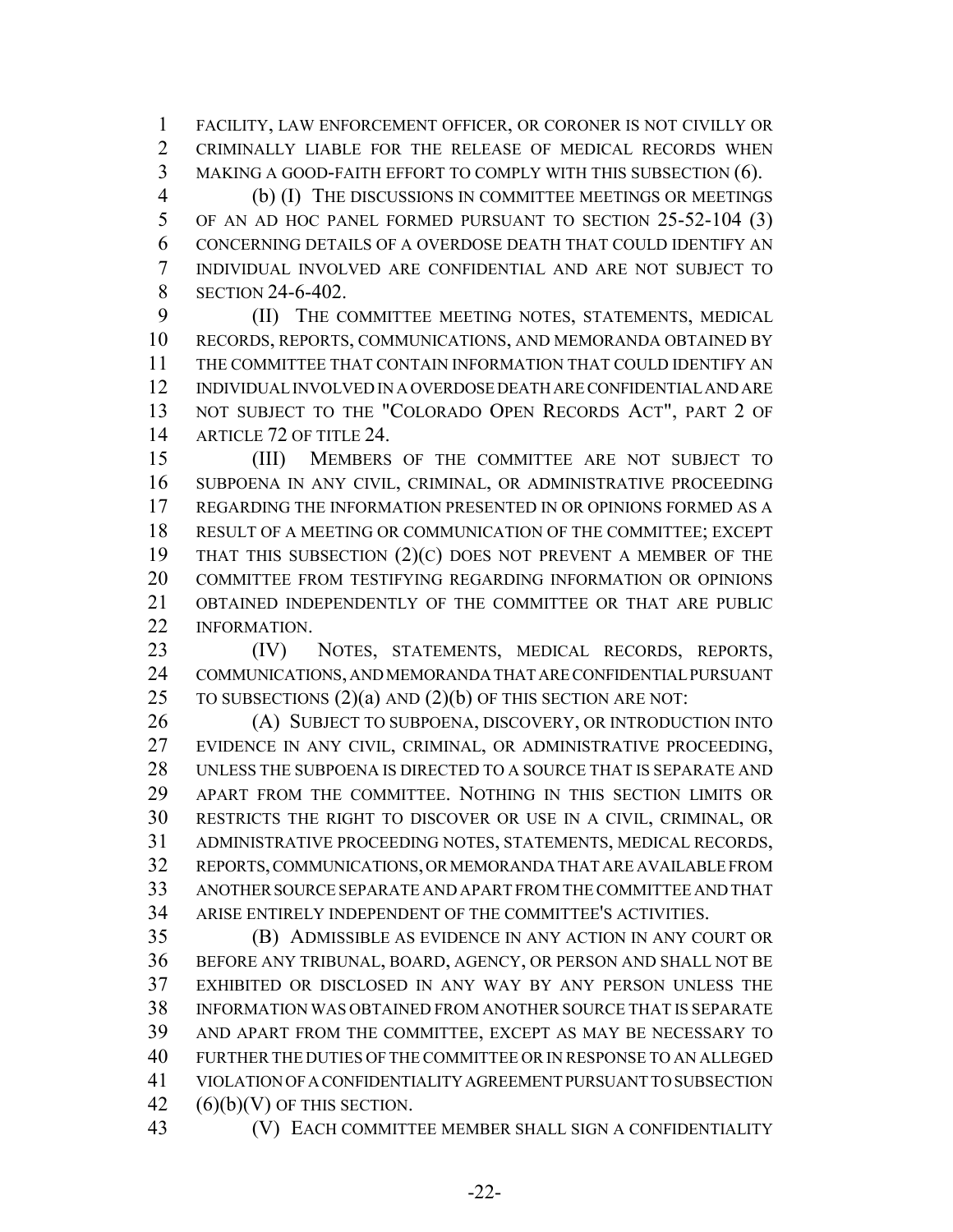AGREEMENT THAT REQUIRES THE MEMBER'S ADHERENCE TO SUBSECTIONS  $(6)(b)(I)$  AND  $(6)(b)(II)$  OF THIS SECTION. A MEMBER WHO KNOWINGLY VIOLATES THE CONFIDENTIALITY AGREEMENT COMMITS A PETTY OFFENSE. (7) THE COMMITTEE AND THE ADMINISTRATION SHALL COMPLY WITH ALL APPLICABLE STATE AND FEDERAL LAWS AND RULES RELATING TO THE TRANSMISSION OF HEALTH INFORMATION. (8) THIS SECTION IS REPEALED, EFFECTIVE SEPTEMBER 1, 2033. BEFORE THE REPEAL, THE FUNCTIONS OF THE COMMITTEE ARE SCHEDULED FOR REVIEW IN ACCORDANCE WITH SECTION 2-3-1203. **SECTION 51.** In Colorado Revised Statutes, 2-3-1203, **add** (22) as follows: **2-3-1203. Sunset review of advisory committees - legislative declaration - definition - repeal.** (22) (a) THE FOLLOWING STATUTORY AUTHORIZATIONS FOR THE DESIGNATED ADVISORY COMMITTEES WILL REPEAL ON SEPTEMBER 1, 2032: 16 (I) THE COLORADO OVERDOSE PREVENTION REVIEW COMMITTEE 17 CREATED IN SECTION 27-60-114; (b) THIS SUBSECTION (22) IS REPEALED, EFFECTIVE SEPTEMBER 1, 2033. **SECTION 52.** In Colorado Revised Statutes, 2-3-1203, **add** (22) as follows: **2-3-1203. Sunset review of advisory committees - legislative declaration - definition - repeal.** (22) (a) THE FOLLOWING STATUTORY AUTHORIZATIONS FOR THE DESIGNATED ADVISORY COMMITTEES WILL REPEAL ON SEPTEMBER 1, 2032: **(I) THE COLORADO OVERDOSE PREVENTION REVIEW COMMITTEE** 27 CREATED IN SECTION 27-50-802: 28 (b) THIS SUBSECTION (22) IS REPEALED, EFFECTIVE SEPTEMBER 1, 2033.". Renumber succeeding sections accordingly. Strike "carfentanal," and substitute "carfentanil benzimidazole opiods," on: **Page 4**, lines 5 and 18; and **Page 5**, lines 5, 10, and 20. Strike "CARFENTANAL," and substitute "CARFENTANIL BENZIMIDAZOLE OPIOIDS," on: **Page 6**, lines 15, 19, and 23; **Page 7**, lines 3 and 12; **Page 8**, lines 3, 14, 17, and 21; **Page 9**, lines 2, 17, and 25; **Page 10**, lines 6, 18, and 26; **Page 11**, line 14; **Page 12**, lines 10 and 26; **Page 13**, lines 2, 17, and 20; **Page 14**, line 24; **Page 16**, lines 6, 11, 22, and 27; **Page 18**, lines

- 12 and 17; **Page 19**, lines 1 and 7; **Page 21**, lines 1, 4, 14, and 19; **Page**
- **22**, lines 3 and 8; **Page 23**, lines 20 and 25; **Page 24**, lines 9 and 15; **Page**